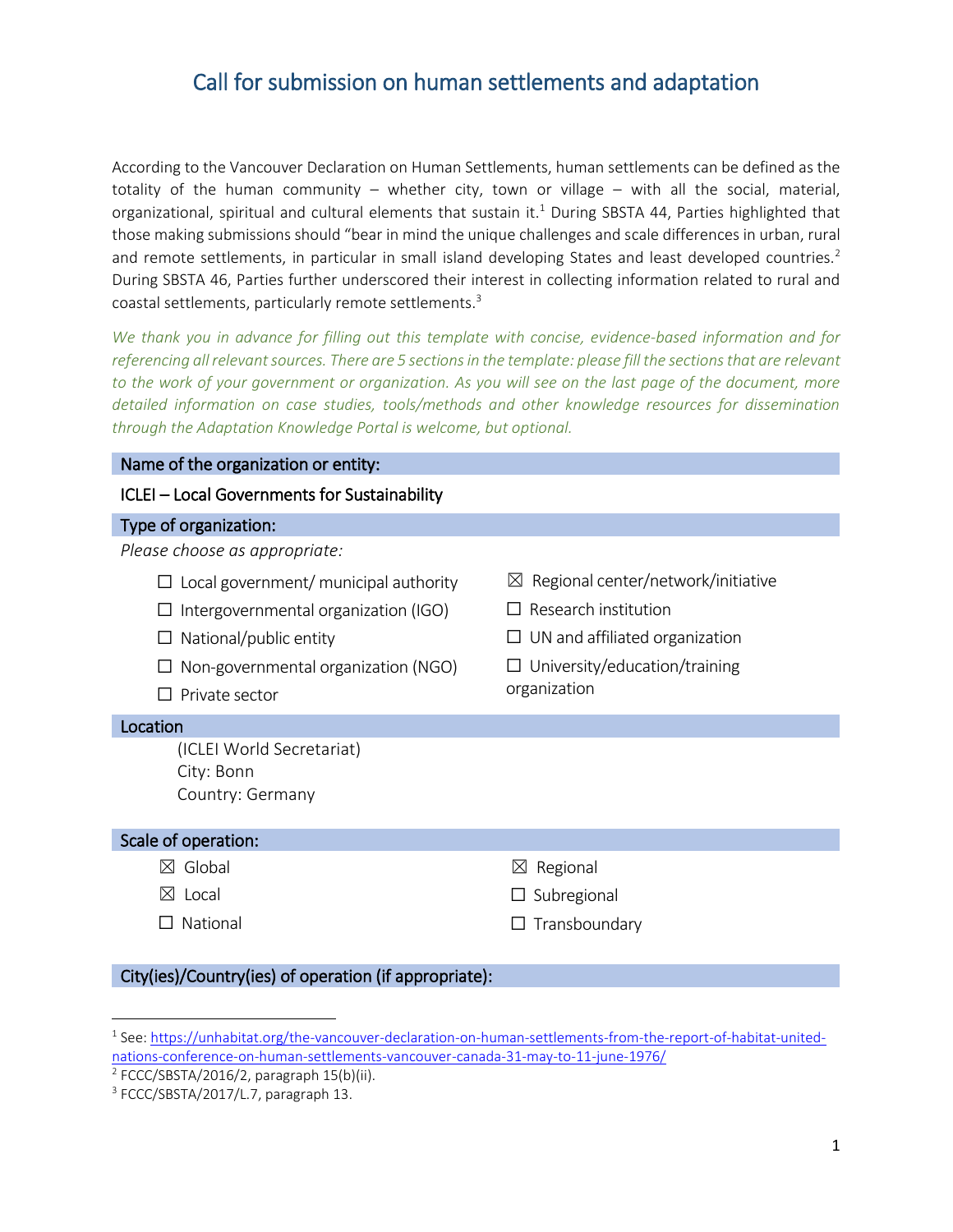ICLEI is the leading global network of more than 1,500 cities, towns and regions committed to building a sustainable future. By helping the ICLEI Network to become sustainable, low-carbon, eco-mobile, resilient, biodiverse, resource-efficient, healthy and happy, with a green economy and smart infrastructure, we impact over 25% of the global urban population.

ICLEI works through a World Secretariat based in Bonn, Germany, eight Regional Secretariats and five Country Offices, with additional satellite offices and capacity centers. ICLEI's 17 offices cover all continents and are configured to ensure region-specific work with Members and excellence in the implementation of complex, international, multi-partner projects.

## Description of relevant activities/processes or research:\*\*Across Submission Categories\*\*

*Please describe the activities or processes that your entity has implemented to assess sensitivity and/or vulnerability to climate change in human settlements. In case your organization carried out research on such activities/processes, please describe them.*

A "Resilient City" is prepared to absorb and recover from any shock or stress while maintaining its essential functions, structures, and identity as well as adapting and thriving in the face of continual change. Building resilience requires identifying and assessing hazard risks, reducing vulnerability and exposure, and lastly, increasing resistance, adaptive capacity, and emergency preparedness.

Through the Resilient City Agenda, ICLEI mobilizes, guides and supports its Members to assess risks, define resilience measures, and embed appropriate strategies in local development plans and processes. Covering issues such as climate mitigation and adaptation, disaster risk reduction, food security, policy making and financing, ICLEI's resilience activities produce a range of conferences, seminars, networks, tools and guidebooks to help local leaders build resilience at all government levels.

To help our Members reach this vision of resilience, ICLEI has undertaken the following:

- Awareness and mobilization: ICLEI's key strategy towards resilient cities is to raise awareness and knowledge on risks and vulnerabilities, promote effective policies and practices, and guide practical and concrete actions.
- **Drive change:** ICLEI acts as a global thought leader and driver of international concepts, approaches and strategies on building urban resilience that pushes the research agenda.
- Local and global: ICLEI's core approach is to combine direct support for local resilience building with targeted advocacy in order to develop effective global enabling conditions.
- **Regional focus:** ICLEI Regional Offices run supportive programs and campaigns for Members by providing methods, tools and guidelines, as well as capacity building resources and knowledge sharing initiatives to accelerate action that is adapted to local contexts.
- Provide a global platform: The annual [Resilient Cities global forum](http://resilient-cities.iclei.org/) in Bonn will continue to be the international platform for knowledge exchange and robust debate as well as innovative thinking and strategy development on urban resilience and climate change adaptation.
- Financing: ICLEI challenges the global community, including public and private actors, to commit adequate financial and human resources towards resilience building. ICLEI advocates for cities to be able to directly access such resources and supports, through strong collaborative partnerships, the implementation and financing of Resilient Cities programs at the regional and national level.
- Member resources: The outcomes of intensive work with selected model cities are disseminated to Members through both publically available and Members-only online resources, as well as through the targeted provision of custom fee-based services. Resilience building needs localized plans and policies. ICLEI's urban research has urban resilience knowledge products[. Read here.](http://www.iclei.org/activities/resources/publications.html)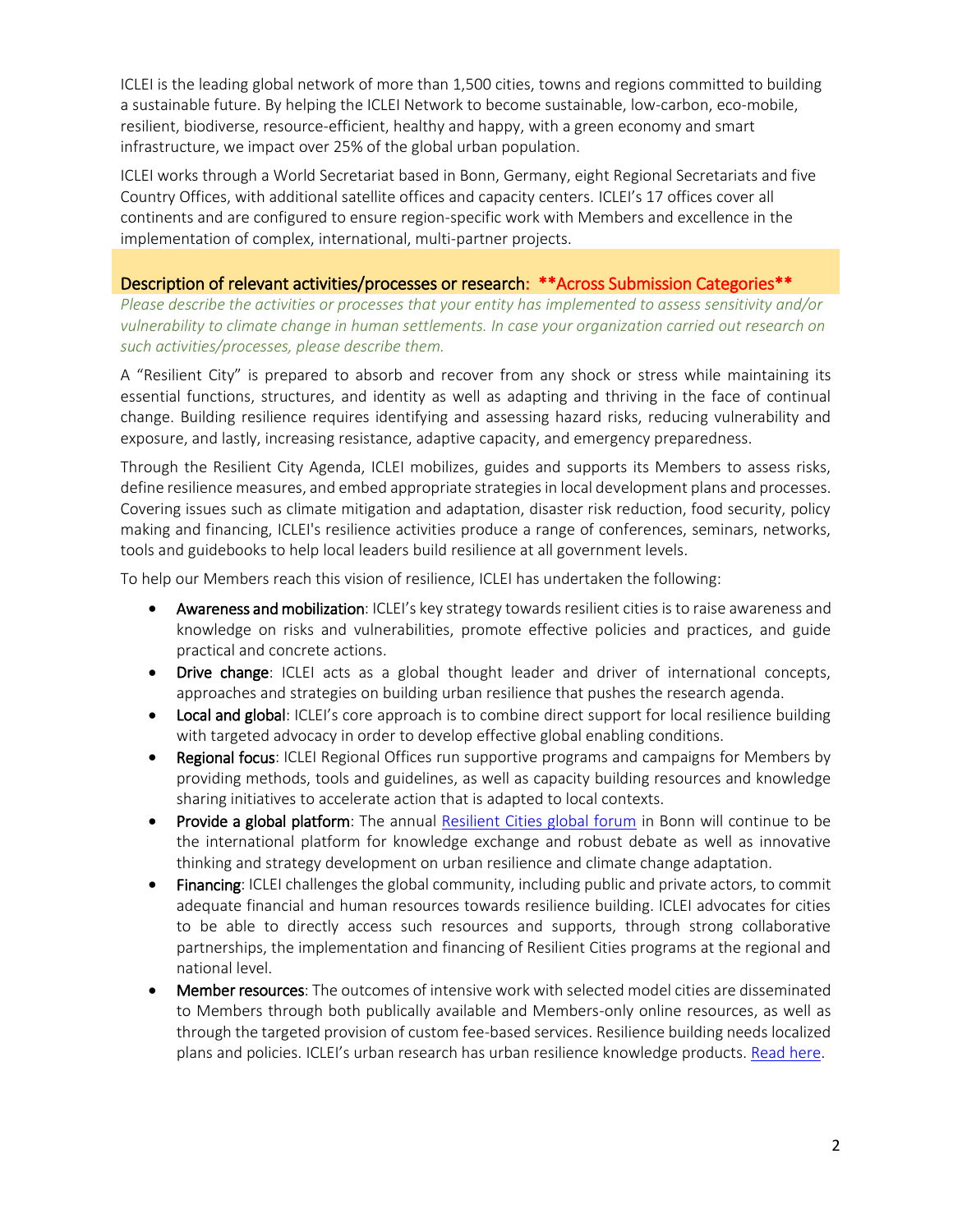# 1. Assessing sensitivity and vulnerability to climate change

#### Description of relevant activities/processes or research:

*Please describe the activities or processes that your entity has implemented to assess sensitivity and/or vulnerability to climate change in human settlements. In case your organization carried out research on such activities/processes, please describe them.*

Through the Resilient City Agenda, ICLEI mobilizes, guides and supports its Members to assess risks and vulnerabilities to climate change. See general description above.

#### Description of relevant tools/methods:

*Please describe the tools and/or methods that have been developed and/or used to assess sensitivity and/or vulnerability to climate change.* 

[The ICLEI ACCCRN Process toolkit e](https://www.acccrn.net/resources/iclei-acccrn-process)nables local governments to assess their climate risks in the context of urbanization, poverty and vulnerability and formulate corresponding resilience strategies. It draws on the experiences from the original ten core **ACCCRN** (Asian Cities Climate Change Resilience Network) cities and existing ICLEI approaches and has been applied in a range of cities in Indonesia, Bangladesh, the Philippines and India.

**ICLEI Oceania** is actively supporting a number of cities, towns and provinces of Small Island Developing States (SIDS) to assess their vulnerability to climate change and effectively respond to risks though its [Pacific Islands Resilience Toolkit,](https://pacific.oceania.iclei.org/) which incorporates climate resilience, low emissions development, and disaster risk reduction (DRR). For example, in the wake of devastating cyclone Pam (March 2015), ICLEI Oceania teamed up with the United Nations Disaster Agency (UNISDR) based in Fiji to support two DRR Self-Assessment and Action Planning workshops in Port Vila, Vanuatu (2015) and one in Honiara, Solomon Islands (2016) using a modified version of the post-Sendai LGSAT tool. After the workshops, both cities signed up to the UNISDR [Make My City Resilient Campaign.](http://www.unisdr.org/campaign/resilientcities/) Discussions are currently underway to identify funding to conduct similar self-assessments in Suva and Lami municipalities, Fiji. Recently, ICLEI has established a [Community,](http://www.iclei.org/activities/agendas/resilient-city/community-for-towns-cities-and-provinces-of-small-islands-developing-states.html) or voluntary grouping, of interested towns and provinces of Small Island States for information exchange and collaboration.

ICLEI Canada's [Building Adaptive & Resilient Communities \(BARC\)](http://www.icleicanada.org/programs/adaptation/barc) program (2010 – ongoing, ICLEI Africa) offers a suit of solutions, resources and consulting services that support Canadian municipalities in preparing for climate change in a timely and cost-effective way. These components include the [online](http://www.icleicanada.org/resources/item/2-adaptation-tool)  [BARC tool](http://www.icleicanada.org/resources/item/2-adaptation-tool) to assist local governments with adaptation and resilience planning, networking platforms, and a comprehensiv[e adaptation library.](http://www.adaptationlibrary.com/#/options/)

[The Resilient Africa Interactive Adaptation Participatory Process Tool](http://www.resilientafrica.org/page.php?ID=100) (2009 – ongoing) is an online decision-support tool that assists African local governments to create an adaptation strategy and improve local adaptive capacity through a customizable, participatory process. The various components help decision-makers determine the amount of resources and capacity available as well as the level of response required.

**ICLEI Europe** supports cities in designing and implementing climate adaptation strategies through several projects. In focus are:

o [RAMSES](http://www.ramses-cities.eu/home/) (2012 – 2017) a research project that seeks to quantify the impacts of climate change including the costs and benefits of a wide range of adaptation measures as they relate to cities. ICLEI, with consortium partners, engages with stakeholders to ensure findings are policy relevant and capable of enabling the design and implementation of adaptation strategies in the EU and beyond.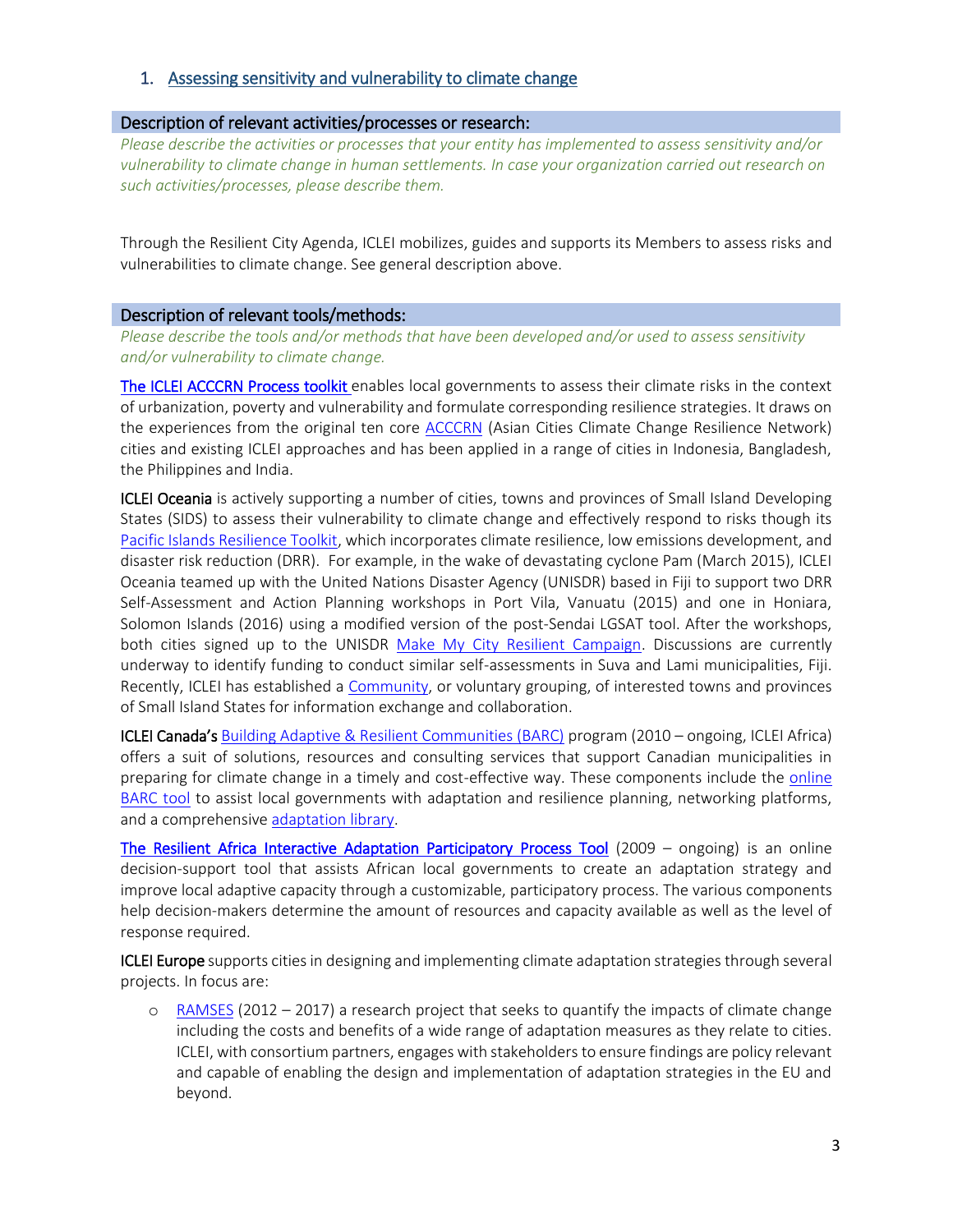ICLEI USA's [Climate Extremes Communications Guidebook](http://icleiusa.org/wp-content/uploads/2015/06/ExtremeWeatherGuidebook-0109.pdf) provides local government planners with concise explanations of climate extremes; the relationships of these climate extremes to climate change; tips on national, state, regional and local data related to climate extremes and their impacts; and extensive guidance on how to communicate about climate extremes.

The carbon*n*® Climate Registry (cCR) is a free global reporting platform for climate action by local and subnational governments – cities, towns, states, provinces and regions. It has been designed to support and facilitate structured reporting on climate change mitigation and adaptation including hazards, risk scenarios, and planning processes. As of 2017 it also includes the standardized Climate Risk Adaptation Framework and Taxonomy (CRAFT) questionnaire. It serves as a reporting platform for the Global Compact of Mayors (merged with the Global Covenant of Mayors for Climate and Energy) through which committed Compact of Mayors Cities may report on their current and future climate hazards <http://carbonn.org/>

#### Key outcomes of the activities undertaken:

*Please provide information regarding the outcomes of the activities/processes described above, and do not hesitate to add qualitative assessment and/or quantitative data to substantiate the information.*

The ICLEI ACCCRN Process toolkit was tested in three Indian cities – Shimla, Bhubaneswar, and Mysore – and was subsequently been applied in 40 cities in South and Southeast Asia. With a strong city focus, this toolkit provides a streamlined process that is simple and yet rigorous, which can be implemented by the cities themselves, with only minimal need for external support. Recently, the tool has been used by the Kumaon University, Nainital to develop the resilience strategy in the Ramgad watershed area near Nainital, India, which showed the flexibility of the toolkit also as to its range of use.

The Pacific Islands Resilience Toolkit is supplemented by technical tools, programs and case studies available through the ICLEI international network. The process begins by considering the existing problems and priorities being faced by the island community. This may include major development priorities, provision of basic services, declining natural resources, recent disasters – it is a "Development First" approach. An analysis of climate change impacts and disaster risks, present and projected, is then applied to these priorities and problems. The analysis focuses initially on how to adapt to, or build greater resilience to, climate change and disasters, which may cover sectors such as water, food, transport, and housing. Particular attention may be given to sustainable energy supplies. The various components are then combined into a Resilience Strategy and integrated into the island development planning. Finally, assistance is provided to prioritize and assess options for action, to scope projects and identify financing options. This process may be followed step-by-step by a local authority which has done little previous planning, but may also be used to bring together the outcomes of earlier projects into a consolidated resilience plan. In this case, the early steps would be fast-tracked.

ICLEI Canada's [Building Adaptive & Resilient Communities \(BARC\)](http://www.icleicanada.org/programs/adaptation/barc) program has helped 18 Canadian local and regional governments conduct vulnerability and risk assessments.

Over 900 entities (local, regional, subnational governments) are registered to the The carbon*n*® Climate Registry (cCR). Since 2011, the platform has captured 491 Adaptation Actions reported by 195 entities and 97 Adaptation Action Plans reported by 55 entities. Over 20 entities have already reported using the Climate Risk Adaptation Framework and Taxonomy questionnaire (final 2017 numbers forthcoming). Local government profiles and select data are publically available at [carbonn.org/entities](http://carbonn.org/entities).

#### Description of lessons learned and good practices identified:

*Please consider the following points when describing lessons learned and good practices: (a) effectiveness/impacts of the activities/processes (including measurability of the impacts), (b) efficiency in the use of resources, (c) replicability (e.g. in different locations, at different scales), (d) sustainability*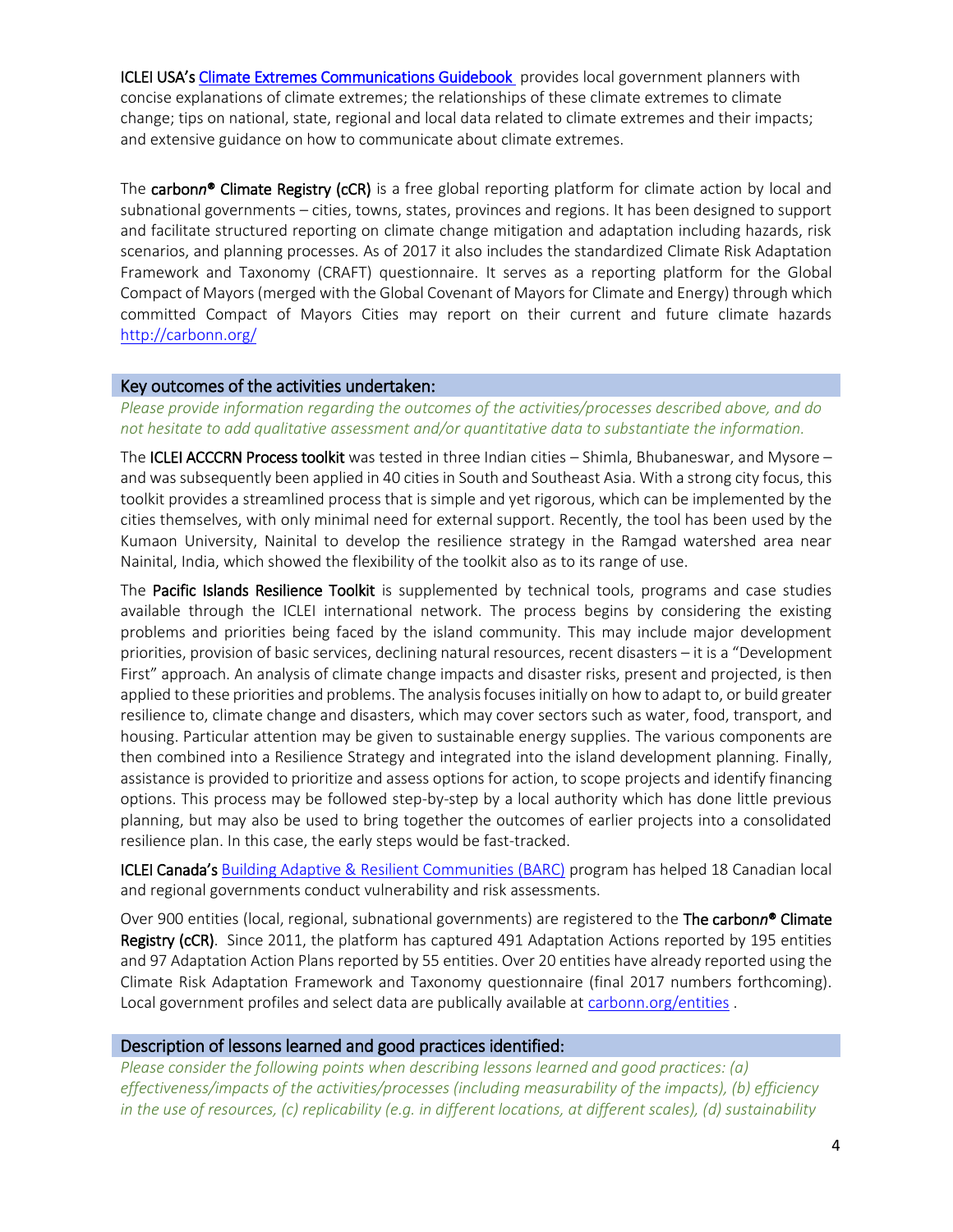#### *(i.e. meeting the current economic, social and environmental needs without compromising the ability to address future needs).*

Through ICLEI's work in supporting cities, towns and regions in assessing their sensitivity and vulnerability to climate change the urgent need for **adjusting the international resilience "language" and tools** (including the Sendai Framework toolkit), became apparent. There is need to localize those tools so that they fit the diverse and complex urban context and become support mechanisms for local leaders.

Building capacity of local governments to be able to apply global tools and be able to reduce their disaster risk vulnerabilities is another important lesson learned. The availability and even access of data does not necessarily translate into the creation, absorption, and/or effective management of knowledge. For this reason, it is often necessary to have a mediator (i.e. a local government network or civil society organization) that can deliver this knowledge in a way that is valuable to the cities.

In addition, connecting urban centers that face similar risks and imminent changes through a network has proved to be of great value to the local leaders to share information and best practices in identifying vulnerabilities and tackling climate change impacts. Through networks, local and subnational governments have the opportunity to exchange on appropriate solutions, best practices, strategies and tools.

Co-designing climate risk management strategies with civil society, the private sector, and the research community to achieve substantial outcomes is crucial. For example, involving the insurance industry in risk and vulnerability assessment could equip cities with state-of-the-art tools, risk analytics and catastrophe models to avoid flawed assessments and even save cities money down the road (by e.g. avoiding high losses or insurance rates for vulnerable coastal assets).

An assessment of adaptation actions reported by local government to the carbon*n* Climate Registry found that the most frequently cited climate risks were drought, flood, extreme heat, and heavy rain. -*ICLEI (2017) [Tracking local progress on the post-2015 frameworks: Making cities inclusive, sustainable,](http://www.iclei.org/fileadmin/PUBLICATIONS/Agendas/ResilientCity/BaselineReport_First_Assessment_May2017.pdf)  [and resilient.](http://www.iclei.org/fileadmin/PUBLICATIONS/Agendas/ResilientCity/BaselineReport_First_Assessment_May2017.pdf)* Bonn: Germany

#### Description of key challenges identified:

*Please describe the key challenges associated with those activities/processes or the use of those tools/methods, that policy-makers, practitioners and other relevant stakeholders interested in assessing sensitivity and vulnerability to climate change should know about.* 

Often the first step in identifying and assessing risks in urban environments is having access to reliable localized data and sufficient information. This is not the case for many cities in the Global South. In addition, starting to identify risks and vulnerabilities has to be seen as a choice between many concurrent priorities faced by the cities (e.g. efforts reduce poverty, increase economic growth, and tackle systemic violence, slums and informal settlements). In this context, climate resilience is yet "another" hot topic that needs to be solved soon. Therefore, comprehensive resilience also requires an understanding of complex relationships and priorities faced by urban areasthat could lead to compound or cascading risks. Focus needs to be placed on **increasing the capacity of local governments** in identifying their risks and climate change vulnerabilities at the short-, medium-, and long-term. This is the main precondition to starting building resilience to shocks and stresses in urban environments. Capacity-building is not always a straightforward and self-evident process. It takes time and dedication to understand what the cities are lacking in order to understand their risks.

Including a variety of key stakeholders at an early stage is also important to ensure local governments have the most complete, accurate risk and vulnerability data. Community consultations allow local governments to capture information about risks and vulnerabilities that are not reflected in official sources, though these processes require time. Private sector partners can provide access to key datasets. Such datasets present an opportunity for more informed planning, but proprietary access also poses challenges for transparency and inclusiveness.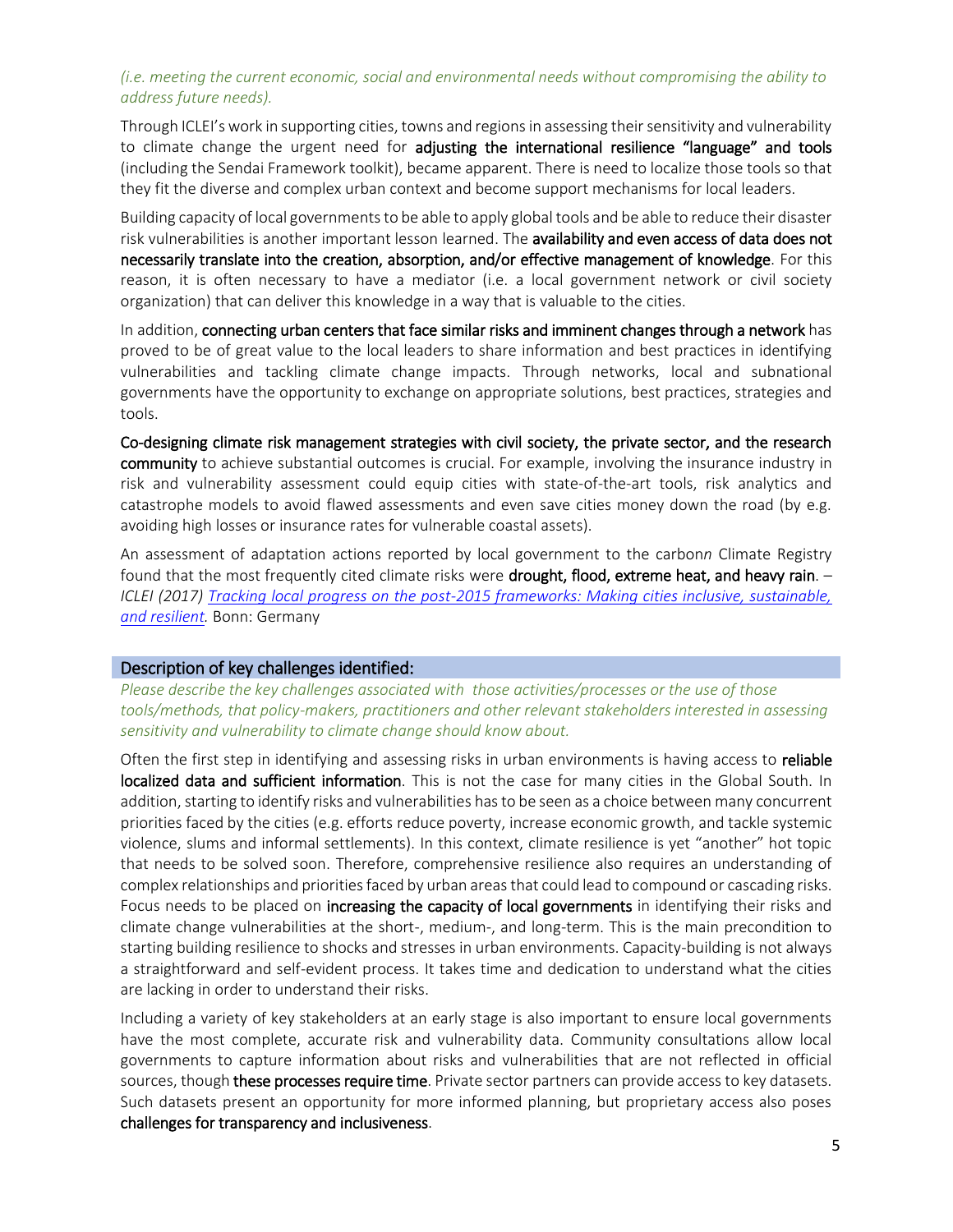#### Planned next steps (as appropriate):

*Based on this experience or research, have next steps been planned to address/study some of the identified challenges, scale up or scale out such activities/processes?*

To help local governments navigate the growing number of resilience tools and resources available, international organizations like those in the Medellin Collaboration on Urban Resilience have teamed up to streamline their work and outreach. ICLEI is member of this initiative which has recently launched a new comprehensive platform with the *[Cities Alliance Joint Work Programme on Resilient Cities](http://www.citiesalliance.org/JWP-ResilientCities)* (of which ICLEI is a Chair) to help cities find information and resources on enhancing their resilience. The tools and resources on [www.resiliencetools.org](http://www.resiliencetools.org/) have been compiled and produced by over 20 organizations to simplify the process for local and regional governments to find, compare and utilize the array of available tools and diagnostics.

In the beginning of 2017, ICLEI joined forces with UN Environment's Principles for Sustainable Insurance (PSI), the largest collaborative initiative between the UN and the insurance industry, to create the largest collaboration between the insurance industry and cities. The purpose of the partnership is to bring two key stakeholders together and bridge the existing finance and capacity gap to achieve urban sustainability and resilience. On May 5th 2017, ICLEI and UNEP PSI hosted the first ever *[Insurance](http://resilientcities2017.iclei.org/program/insurance-industry-and-cities-summit/)  [Industry & Cities Summit](http://resilientcities2017.iclei.org/program/insurance-industry-and-cities-summit/)* at *Resilient Cities 2017*. The main outcome of the PSI-ICLEI summit was the "*[Bonn Ambition](http://www.iclei.org/details/article/united-nations-backed-insurance-industry-initiative-and-network-of-local-governments-to-create-in-1.html)*", which aims to achieve three goals by June 2018, when ICLEI will host it[s World Congress](http://www.iclei.org/activities/events/worldcongress2018.html)  [in Montréal, Canada:](http://www.iclei.org/activities/events/worldcongress2018.html) a) Create "*Insurance Development Goals for Cities*" by converting the SDG11 stated targets to fit the insurance industry context; b) Develop city-level sustainable insurance roadmaps to drive strategic collaborative action between insurers and local governments; and c) Organize the firstever roundtable of insurance industry CEOs and city mayors at the 2018 ICLEI World Congress to accelerate global and local action. Through this collaboration, ICLEI and PSI anticipates to also jointly contribute to consultations on the UNFCCC Clearinghouse for Risk Transfer, which could be useful for local governments.

Through the Resilient City Agenda, ICLEI connects local leaders to each other and to relevant actors that provide cities of different size and scale with the appropriate resources for capacity building. ICLEI, in collaboration with international partners has supported local authorities in assessing their risks and vulnerabilities, including from climate change impacts, though its variou[stailored programs and projects,](http://www.iclei.org/activities/agendas/resilient-city.html) its tools and methodologies. Best practices are shared during the Global and Regional platforms for urban resilience (see *[Resilient Cities 2016](http://resilientcities2016.iclei.org/)*, *[Resilient Cities 2017](http://resilientcities2017.iclei.org/)* and *[Resilient Cities Asia-Pacific 2016](http://resilientcitiesasiapacific.iclei.org/)*).

In 2017, ICLEI updated the adaptation and resilience reporting sections of the carbon*n*® Climate Registry (cCR) including with the CRAFT questionnaire which is standardized across the cCR and CDP reporting platforms. The updated reporting form allows ICLEI to capture more detailed, precise, and comparable information on the climate risks and vulnerabilities facing local governments and to **identify gaps, needs,** and success factors moving forward.

ICLEI is also supporting the UNISDR Making Cities Resilient Campaign. Outcomes of the Resilient Cities 2017, the UNFCCC Thematic Expert Meeting on Adaptation (May 2017), and ICLEI's assessment of adaptation actions reported to the carbonn Climate Registry (cCR) have been [shared](http://www.iclei.org/fileadmin/PUBLICATIONS/Agendas/ResilientCity/Coherence_toward_2030_LGS_GPDRR__ICLEI_UCLG_2017.pdf) during the Local [Government Summit at the Global Platform for Disaster Risk Reduction](http://www.unisdr.org/conferences/2017/globalplatform/en/programme/preparatory-days/view/835) (Cancun, May 2017). In addition, ICLEI is supporting local implementation of the Sendai Framework including local risk assessments. ICLEI has recently launched its [Pacific Islands Partnership Program](https://pacific.oceania.iclei.org/) to support the scale of activities that assist some of the most vulnerable places on Earth to become more resilient to climate change, disasters and other stressors. ICLEI also hopes to scale up activities begun in the Asia-Pacific to other regions.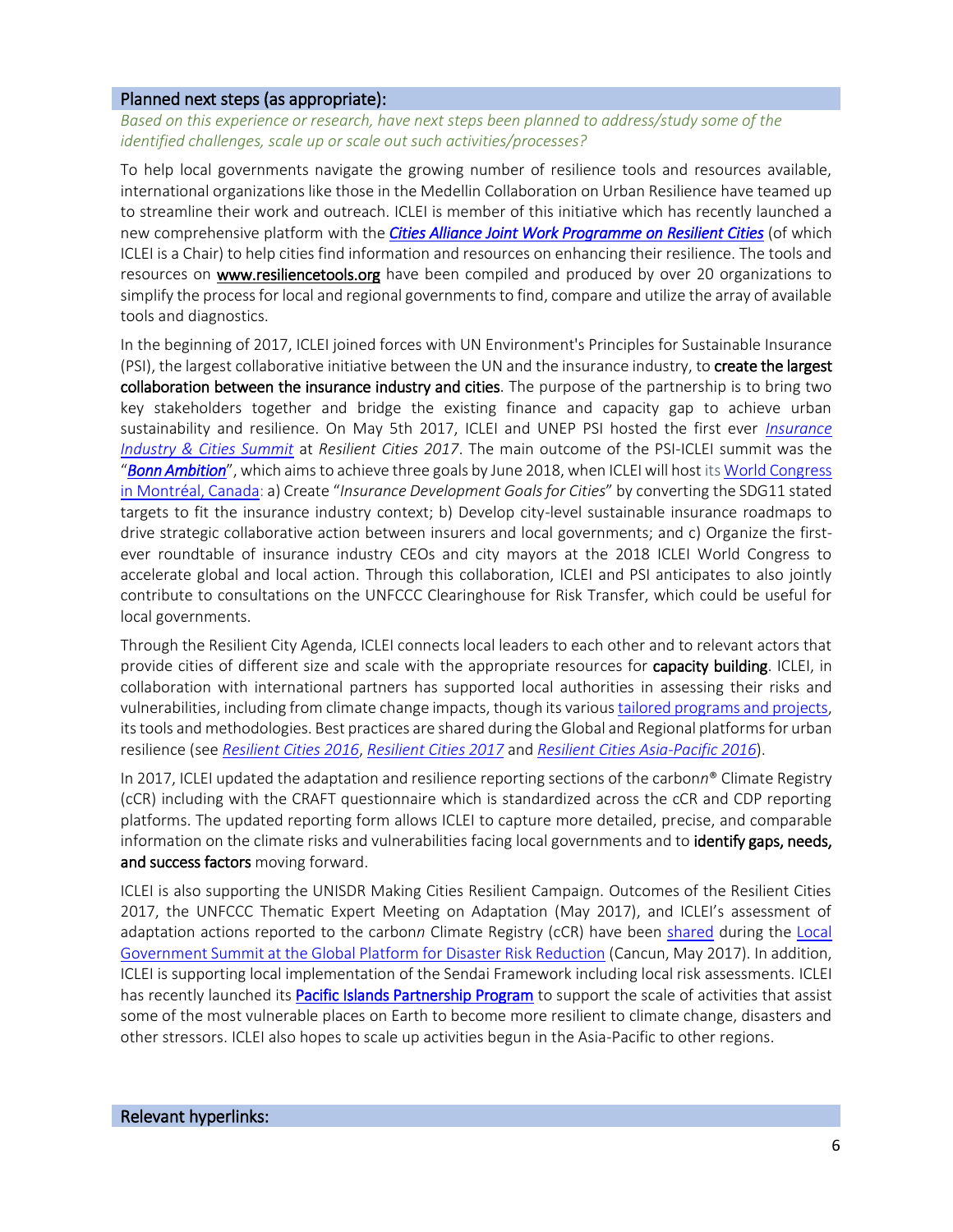| Included in the text above:                                                                           |
|-------------------------------------------------------------------------------------------------------|
| http://www.iclei.org/activities/agendas/resilient-city.html                                           |
| http://www.iclei.org/activities/resources/publications.htmlhttps://www.acccrn.net/resources/iclei-    |
| acccrn-process                                                                                        |
| https://www.acccrn.net/about-acccrn                                                                   |
| https://pacific.oceania.iclei.org/                                                                    |
| http://www.unisdr.org/campaign/resilientcities/                                                       |
| http://www.iclei.org/activities/agendas/resilient-city/community-for-towns-cities-and-provinces-of-   |
| small-islands-developing-states.html                                                                  |
| http://www.icleicanada.org/programs/adaptation/barc                                                   |
| http://www.icleicanada.org/resources/item/2-adaptation-tool                                           |
| http://www.adaptationlibrary.com/#/options/                                                           |
| http://www.resilientafrica.org/page.php?ID=100                                                        |
| http://www.ramses-cities.eu/home/                                                                     |
| http://icleiusa.org/wp-content/uploads/2015/06/ExtremeWeatherGuidebook-0109.pdf                       |
| http://carbonn.org/                                                                                   |
| http://www.iclei.org/fileadmin/PUBLICATIONS/Agendas/ResilientCity/BaselineReport First Assessmen      |
| t May2017.pdf                                                                                         |
| http://www.citiesalliance.org/JWP-ResilientCities                                                     |
| www.resiliencetools.org                                                                               |
| http://resilientcities2017.iclei.org/program/insurance-industry-and-cities-summit/                    |
| http://www.iclei.org/details/article/united-nations-backed-insurance-industry-initiative-and-network- |
| of-local-governments-to-create-in-1.html                                                              |
| http://www.iclei.org/activities/events/worldcongress2018.html                                         |
| http://resilient-cities.iclei.org/                                                                    |
| http://resilientcities2016.iclei.org/                                                                 |
| http://resilientcities2017.iclei.org/                                                                 |
| http://resilientcitiesasiapacific.iclei.org/                                                          |
| http://www.iclei.org/fileadmin/PUBLICATIONS/Agendas/ResilientCity/Coherence toward 2030 LGS G         |
| ICLEI UCLG 2017.pdf<br><b>PDRR</b>                                                                    |
| http://www.unisdr.org/conferences/2017/globalplatform/en/programme/preparatory-days/view/835          |

# 2. Integrating both short-term and long-term climate considerations (including both extreme and slow onset events) into planning

According to UNFCCC decision 1.CP/16, slow onset events include sea level rise, increasing temperatures, ocean acidification, glacial retreat and related impacts, salinization, land and forest degradation, loss of biodiversity and desertification.<sup>4</sup>

# Description of relevant activities/processes or research:

*Please describe the activities or processes that your entity has implemented to integrate both shortterm and long-term climate considerations (including both extreme and slow onset events) into planning. In case your organization carried out research on such activities/processes, please describe them.*

ICLEI's adaptation resources include guidance on identifying and planning for both shocks (short term hazards) and stresses (long term hazards).

 $\overline{\phantom{a}}$ 4 FCCC/CP/2010/7/Add.1, para 25, footnote 3.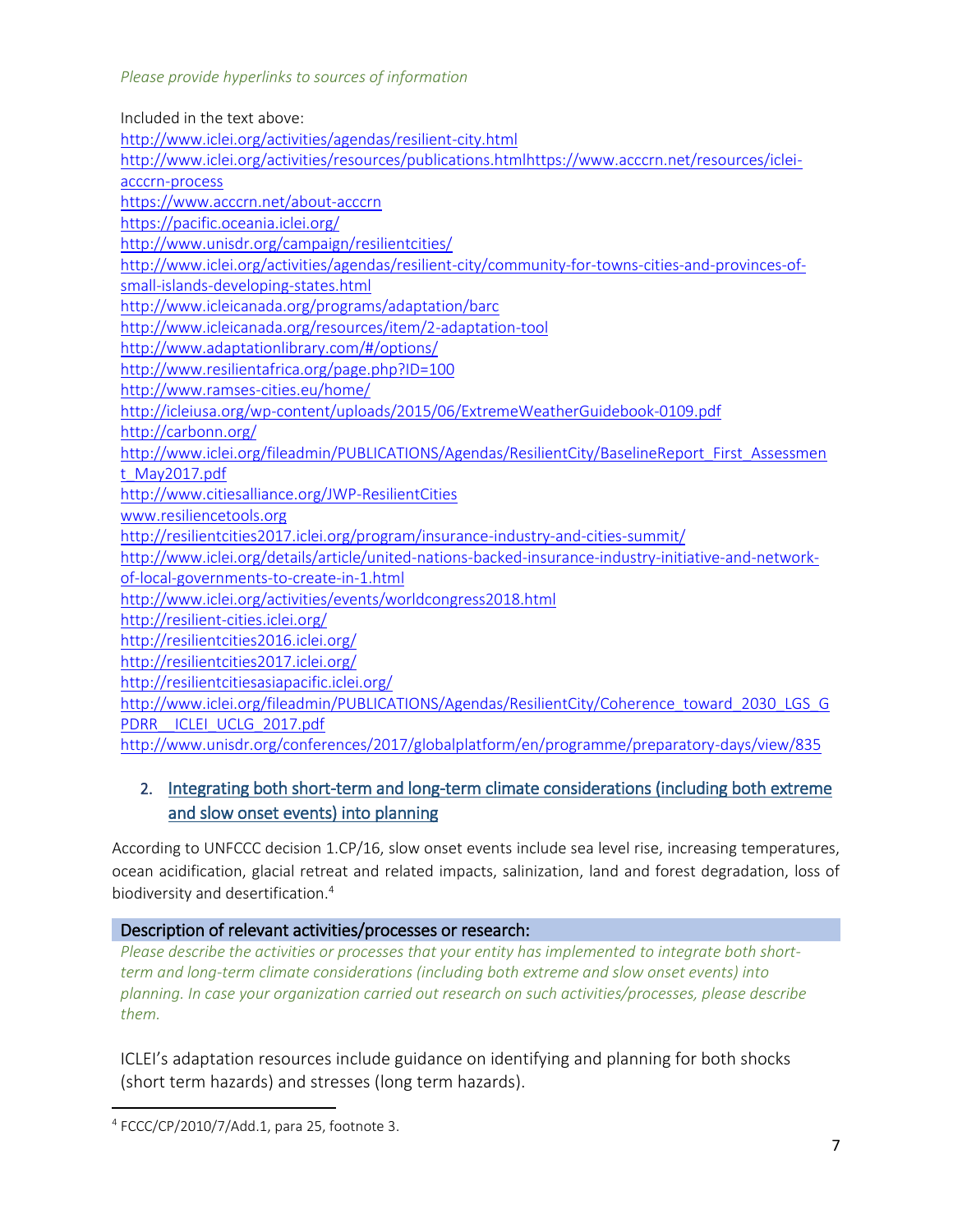#### Description of relevant tools/methods:

*Please describe the tools and/or methods that have been developed and/or used to integrate both short-term and long-term climate considerations (including both extreme and slow onset events) into planning.*

At the global level:

The carbon*n*® Climate Registry (cCR) is a free global reporting platform for climate action by local and subnational governments – cities, towns, states, provinces and regions. It has been designed to support and facilitate structured reporting on climate change mitigation and adaptation including hazards, risk scenarios, and planning processes. As of 2017 it also includes the standardized Climate Risk Adaptation Framework and Taxonomy (CRAFT) questionnaire. It also serves as a reporting platform for the Global Compact of Mayors (merged with the Global Covenant of Mayors for Climate and Energy). Reporting entities (local, regional, subnational governments) may report on their current and future climate hazards (short, medium, long term), expected impacts, as well as the adaptation measures and plans the reporting entity has or is developing to respond to these risks<http://carbonn.org/>

All of ICLEIs 17 offices covering all global regions have active programs on resilience. Below is a selection of ICLEI tools/methods offered from our regional offices:

[The ICLEI ACCCRN Process toolkit e](https://www.acccrn.net/resources/iclei-acccrn-process)nables local governments to assess their short and long term climate risks and develop an integrated, participatory resilience strategy in the context of urbanization, poverty and vulnerability and formulate corresponding resilience strategies. It draws on the experiences from the original ten core [ACCCRN](https://www.acccrn.net/about-acccrn) (Asian Cities Climate Change Resilience Network) cities and existing ICLEI approaches and has been applied in a range of cities in Indonesia, Bangladesh, the Philippines and India.

[The Resilient Africa Interactive Adaptation Participatory Process Tool](http://www.resilientafrica.org/page.php?ID=100) (2009 – ongoing, ICLEI Africa) is an online decision-support tool that assists African local governments to create an adaptation strategy and improve local adaptive capacity through a customizable, participatory process. The various components help decision-makers determine the amount of resources and capacity available as well as the level of response required.

ICLEI Africa is a partner organization to [Future Resilience for African Cities and Lands \(FRACTAL\)](http://www.fractal.org.za/) (2015-2019), a7-country project aimed at advancing knowledge on regional climate responses to global change and integrating this information into decision-making at the city-region scale. FRACTAL responsibly contributes to evidence-based decisions for resilient development pathways through conducting *City Learning Labs* (implemented already in Lusaka, Zambia, Maputo, Mozambique and Windhoek, Namibia). Innovative research will soon begin in Blantyre, Malawi, Gaborone, Botswana and Harare, Zimbabwe to enhance understanding of the influence of people's perceptions and values during their interpretation of climate risk narratives. As part of the FRACTAL, a number of learning outputs have already been published, and include: think pieces, working papers, briefing papers, and blogs. This can be foun[d here.](http://www.fractal.org.za/) FRACTAL is part of the Future Climate For Africa (FCFA) multi-consortia programme. It has the broad objective to make new African infrastructure as well as urban and rural plans and investments more climate-resilient. FCFA is funded through the Department For International Development (DFID) and the Natural Environment Research Council (NERC).

Throug[h SURe Water for Africa,](http://www.awasla.org/surewater-home) ICLEI Africa and project partners aim to contribute to sustainable climate change resilient urban water planning mechanisms and action based on international benchmarking within local authorities while ensuring multiplier effects within the region.

ICLEI Canada's [Building Adaptive & Resilient Communities \(BARC\)](http://www.icleicanada.org/programs/adaptation/barc) program (2010 – ongoing) offers a suit of solutions, resources and consulting services that support Canadian municipalities in preparing for climate change in a timely and cost-effective way. These components include the [online BARC tool](http://www.icleicanada.org/resources/item/2-adaptation-tool) to assist local governments with adaptation and resilience planning, networking platforms, and a comprehensive [adaptation](http://www.adaptationlibrary.com/#/options/) library.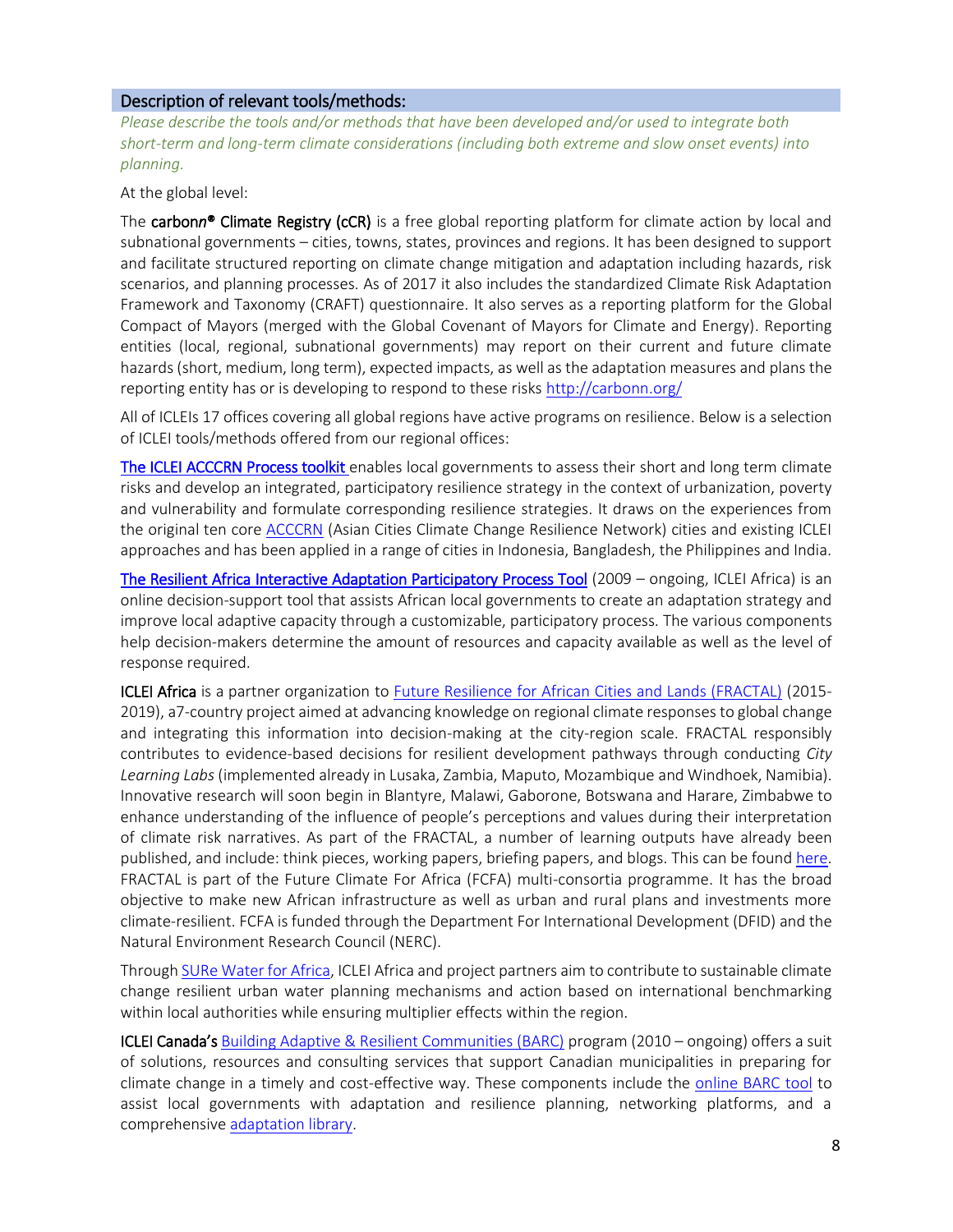**ICLEI Europe** supports cities in designing and implementing climate adaptation strategies through several projects. In focus are:

- o [RAMSES](http://www.ramses-cities.eu/home/) (2012 2017) a research project that seeks to quantify the impacts of climate change including the costs and benefits of a wide range of adaptation measures as they relate to cities. ICLEI, with consortium partners, engages with stakeholders to ensure findings are policy relevant and capable of enabling the design and implementation of adaptation strategies in the EU and beyond.
- o [RESIN](http://www.resin-cities.eu/home/) (2015 2018) an interdisciplinary European-funded research project investigating climate resilience in European cities. The project works with cities and research institutions to develop tools to support cities in designing and implementing climate adaptation strategies for their local contexts. Ultimately, the project aims to compare and evaluate the methods that can be used to plan for climate adaptation in order to move towards formal standardization of adaptation strategies in urban areas of Europe.
- o [Smart Mature Resilience \(SMR\)](http://smr-project.eu/home/) (2015 -2018) a multi-disciplinary research project working to enhance cities' resilience. The project develops Resilience Management Guidelines to help cities resist, absorb and recover from shocks and stresses caused by climate change, social dynamics and critical infrastructure vulnerability, with the goal of strengthening Europe's nexus of resilient cities.

**ICLEI South Asia** undertook a [climate change sensitization program](http://southasia.iclei.org/our-activities/our-agendas/resilient-city/sensitisation-programme-for-kolkata-municipal-corporation-councilors-and-members-of-mayor-in-council-on-climate-change.html) for Kolkata Municipal Corporation Councilors and Members of the Mayor-in-council in 2014-2015. The program focused on promoting lowcarbon and climate-resilient development in the City of Kolkata, which is projected to be among the top ten cities most vulnerable to climate change impacts by 2070. A series of 16 training and workshops were organized under the program with the aim to build the capacity of councilors to the effects of short-term and long-term effects of climate change.

Within th[e PACMUN \(Plan de Acción Climática Municipal\) framework](http://iclei.org.mx/web/index.php/seccion/PACMUN) , ICLEI Mexico, Central America, and the Caribbean has built the capacities of city officials and decision makers to develop policies through a better understanding of the causes and effects of climate change at the community level.

**ICLEI Oceania's [Local Government Climate Change Adaptation Toolkit,](http://archive.iclei.org/index.php?id=adaptation-toolkit0) which should be used alongside** the Climate Change Impacts & Risk Management guide from the Australian Government Department of Climate Change, outlines an adaptive management process and provides a set of tools and exercises meant to assist councils as they work through the process.

# Key outcomes of the activities undertaken:

*Please provide information regarding the outcomes of the activities/processes described above, and do not hesitate to add qualitative assessment and/or quantitative data to substantiate the information.*

As an indication, through our 'on-the ground' Resilient City Agenda activities, ICLEI has...

- o coined the term "*Resilient City*", which has generated immense momentum and support within the climate adaptation field. ICLEI's Resilient Communities and Cities Initiative was launched at the Local Government Session of the World Summit on Sustainable Development (WSSD) in 2002.
- o helped 21 Canadian cities construct adaptation plans with the guidance of the BARC Program since its creation in 2008.
- o strengthened the capacity of over 50 rapidly urbanizing cities, with partners of the Asian Cities Climate Change Resilience Network (ACCCRN), in Bangladesh, India, Indonesia, the Philippines, Thailand and Vietnam to survive, adapt and transform in the face of climate-related stress and shocks.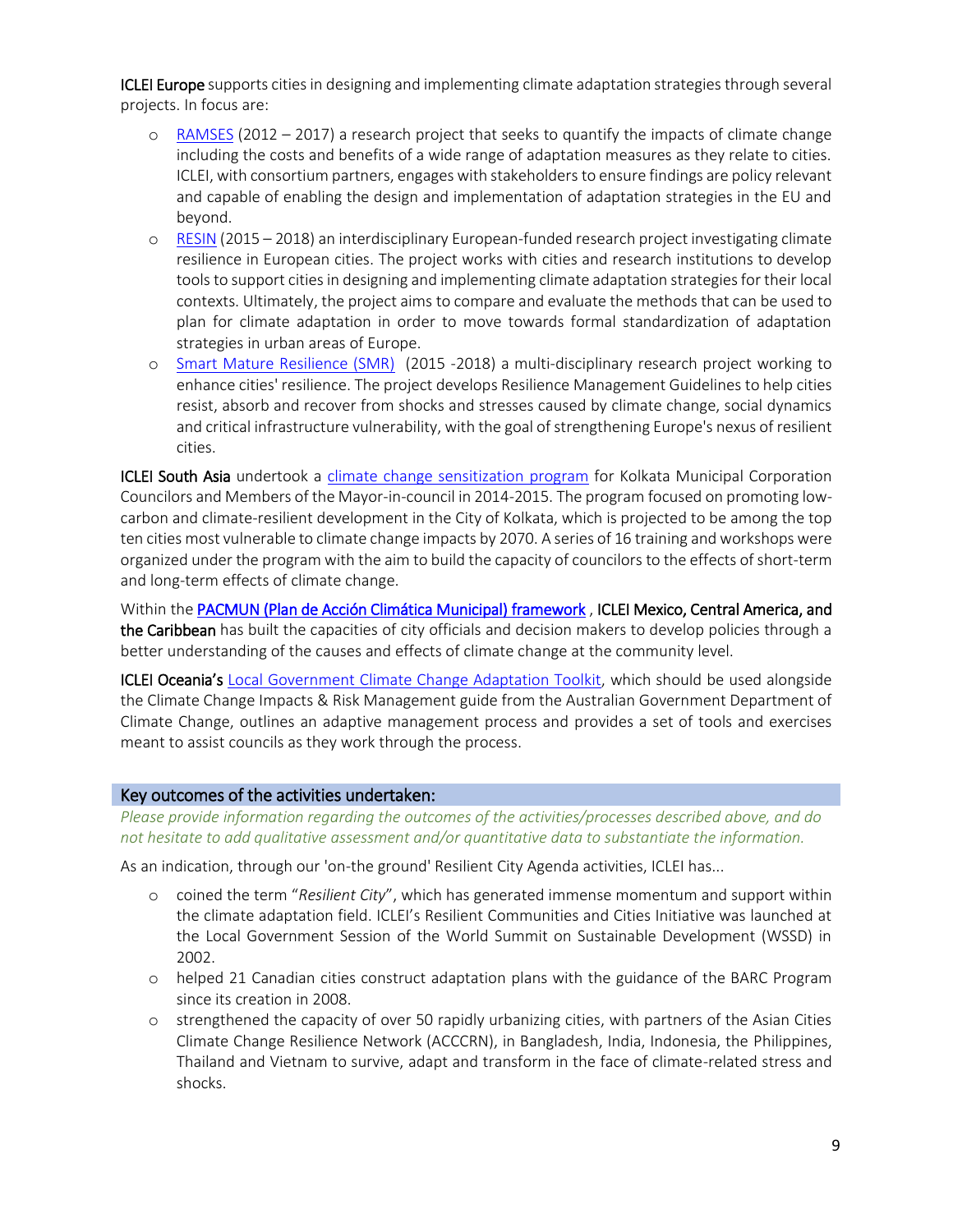- o ICLEI has enrolled over 250 Mexican municipalities in the PACMUN program to develop municipal Climate Action Plans through PACMUN. This means that over 10% of Mexican municipalities are developing climate change mitigation & adaptation plans.
- o gathered together over 3,400 participants including over 800 local government representatives since 2010 to the annual Resilient Cities Congress in Bonn, Germany. The multiplier effect of this participation has been immense.
- o mobilized action for adaptation with the Resilient Cities for American Campaign, which resulted in 221 American mayors and county leaders signing the [Resilient Communities for America](http://icleiusa.org/programs/leadership-campaigns/rc4a/) Agreement.
- o developed locally relevant climate adaptation solutions in 11 African cities through projects affiliated with the Resilient Africa online decision report tool.
- o led the charge for climate resilience in Oceania with the introduction of the Local Government Climate Change Adaptation Toolkit in 2008, and continues to be a driver by implementing and advocating for resilience initiatives.
- o provided rapid disaster risk reduction planning and support to vulnerable cities and towns in the Pacific Islands.

#### Description of lessons learned and good practices identified:

*Please consider the following points when describing lessons learned and good practices: (a) effectiveness/impacts of the activities/processes (including measurability of the impacts), (b) efficiency*  in the use of resources, (c) replicability (e.g. in different locations, at different scales), (d) sustainability *(i.e. meeting the current economic, social and environmental needs without compromising the ability to address future needs).*

At COP22, ICLEI facilitated the [Resilience Workstream of the Global Climate Action \(GCA\) Day](http://www.iclei.org/activities/cop22/marrakech-partnership.html) on Cities and Human Settlements (10 November 2016) where national and local governments, INGOs, NGOs, researchers and the private sector convened to discuss three critical themes: multi-level, multi-scale partnerships and initiatives; synergy among key global policy frameworks; and financing urban resilience. These three topics encapsulate the main challenges and opportunities for cities and regions to deliver on Global Frameworks and accelerate change at the global level. A summary of Global Urban Resilience [Initiatives](http://www.iclei.org/fileadmin/PUBLICATIONS/Agendas/ResilientCity/2016_ICLEI_BriefingSheet_UrbanResilienceInitiatives.pdf) (abbreviated, non-exhaustive overview) was prepared in advance of COP22.

One of the resilience-relevant outcomes of the Cities and Human Settlements Day was the importance *to ensure synergy* through long-term, structured and regular dialogue and engagement of the urban resilience and adaptation community in key processes inside and outside the UNFCCC. That is why in 2017 ICLEI participated in relevant global discussions in an effort to bring the different aspects of urban sustainability together (i.e. disaster risk reduction, climate change adaptation, sustainable development goals, New Urban Agenda, etc.) For example, ICLEI actively participated in the UN General Assembly High Level Dialogue on the follow-up and review of the New Urban Agenda at the UN-Habitat Governing Council in April 2017 and the [Summit of Local and Regional Governments](http://www.unisdr.org/conferences/2017/globalplatform/en/programme/preparatory-days/view/835) during the UNISDR 2017 Global Platform for Disaster Risk Reduction held in May 2017 in Cancun, Mexico. Elements on urban resilience in these processes were enriched with inputs from th[e Resilient Cities 2017](http://resilientcities2017.iclei.org/) congress – the annual global forum on urban resilience and adaptation to climate change (4 – 6 May 2017, Bonn, Germany).

ICLEI prepares an annual [Resilient Cities Report](http://resilient-cities.iclei.org/resilient-cities-hub-site/congress-publications/) based on the discussions held at the Resilient Cities congress in Bonn, Germany, which captures key developments and good practices in the field of urban resilience and adaptation. The report includes case studies, lessons learned, tools and resources for local governments, information on vertical integration, and key messages to and from policy makers and practitioners.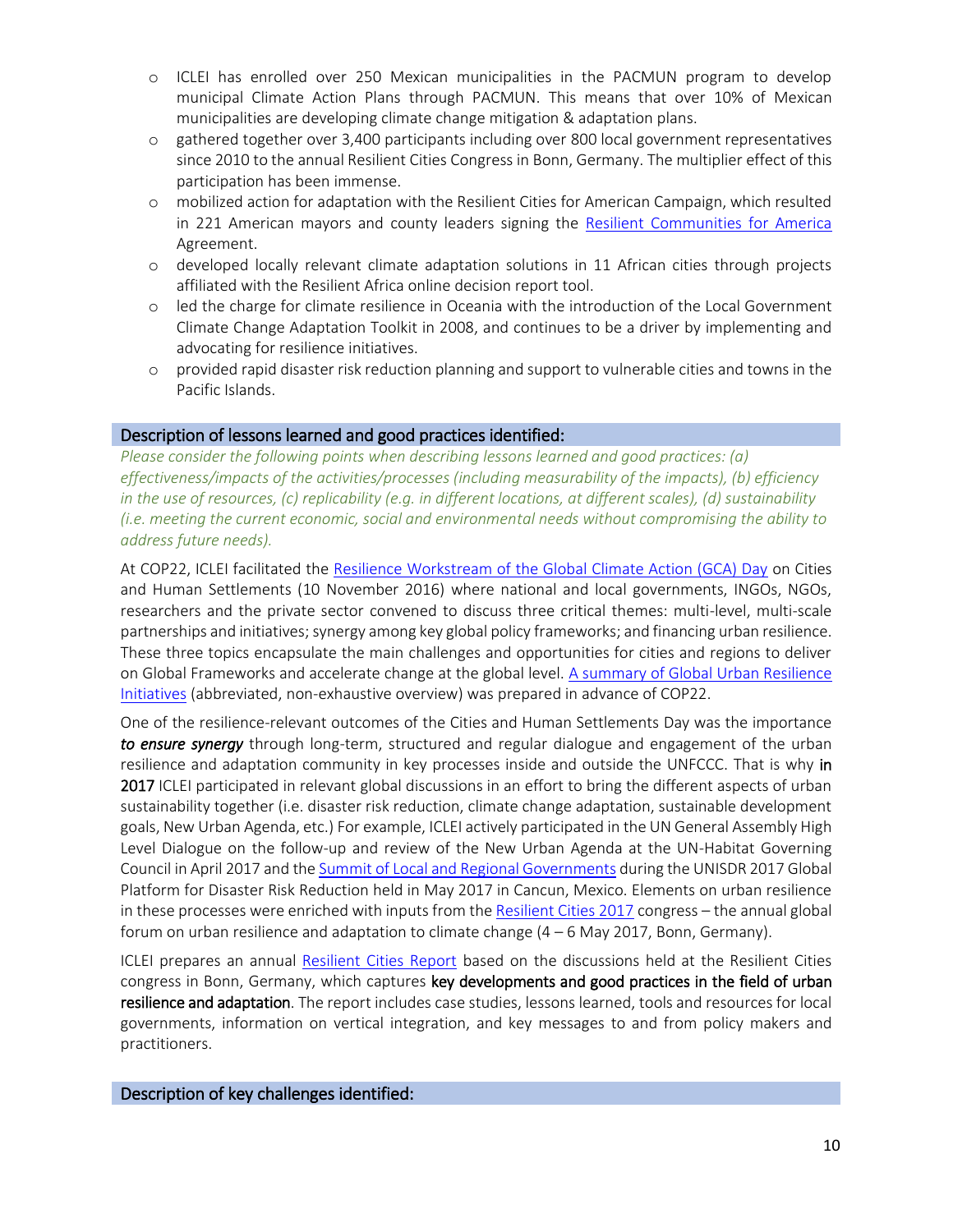*Please describe the key challenges associated with those activities/processes or the use of those tools/methods, that policy-makers, practitioners and other relevant stakeholders interested in integrating both short-term and long-term climate considerations into planning should know about.* 

Cities, towns and regions struggle to mobilize funding for adaptation. Funding is currently available for just one sixth of the USD 150 billion projected annual costs of global adaptation in 2025. In addition, local governments struggle with limited technical capacity to effectively address short-term and long-term climate considerations and integrate these into planning. More skilled staff is needed to translate and decipher climate fund requirements into actionable plans for decision makers. Another challenge is designing bankable local adaptation projects funders are likely to finance. Local and subnational governments need support to craft such projects. In order to minimize losses and damages as a result of disasters, there is need for increased flow of global climate finance and other investments to support urban integrated disaster risk reduction, climate change adaptation and sustainability initiatives. A Global Action Framework for Localizing Climate Finance is crucial.

# Planned next steps (as appropriate):

*Based on this experience or research, have next steps been planned to address/study some of the identified challenges, scale up or scale out such activities/processes?* 

ICLEI has launched the [Transformative Actions Program \(TAP\),](http://tap-potential.org/) an innovative initiative that aims to catalyze and improve capital flows to cities, towns and regions and strengthen the capacity of local and subnational governments to access climate finance and attract investment for adaptation and mitigation projects. By participating in the TAP, cities, towns and regions take proactive steps and access a network of partnersthat offer support services that increase their visibility, better position them to access climate finance and encourage innovative and replicable local financing mechanisms. Through the Resilient Transformative Actions Program (R-TAP), (pre) launched in September 2016, ICLEI has supported select cities to attend finance sessions at *[Resilient Cities 2017](http://resilientcities2017.iclei.org/)*, increased outreach to TAP partners, and will pursue increased capacity building support for existing TAP cities.

#### Relevant hyperlinks:

*Please provide hyperlinks to sources of information.*

| http://carbonn.org/                                                                               |
|---------------------------------------------------------------------------------------------------|
| https://www.acccrn.net/resources/iclei-acccrn-process                                             |
| https://www.acccrn.net/about-acccrn                                                               |
| http://www.resilientafrica.org/page.php?ID=100                                                    |
| http://www.fractal.org.za/                                                                        |
| http://www.awasla.org/surewater-home                                                              |
| http://www.icleicanada.org/programs/adaptation/barc                                               |
| http://www.icleicanada.org/resources/item/2-adaptation-tool                                       |
| http://www.adaptationlibrary.com/#/options/                                                       |
| http://www.ramses-cities.eu/home/                                                                 |
| http://www.resin-cities.eu/home/                                                                  |
| http://smr-project.eu/home/                                                                       |
| http://southasia.iclei.org/our-activities/our-agendas/resilient-city/sensitisation-programme-for- |
| kolkata-municipal-corporation-councilors-and-members-of-mayor-in-council-on-climate-change.html   |
| http://iclei.org.mx/web/index.php/seccion/PACMUN                                                  |
| http://archive.iclei.org/index.php?id=adaptation-toolkit0                                         |
| http://icleiusa.org/programs/leadership-campaigns/rc4a/                                           |
| http://www.iclei.org/activities/cop22/marrakech-partnership.html                                  |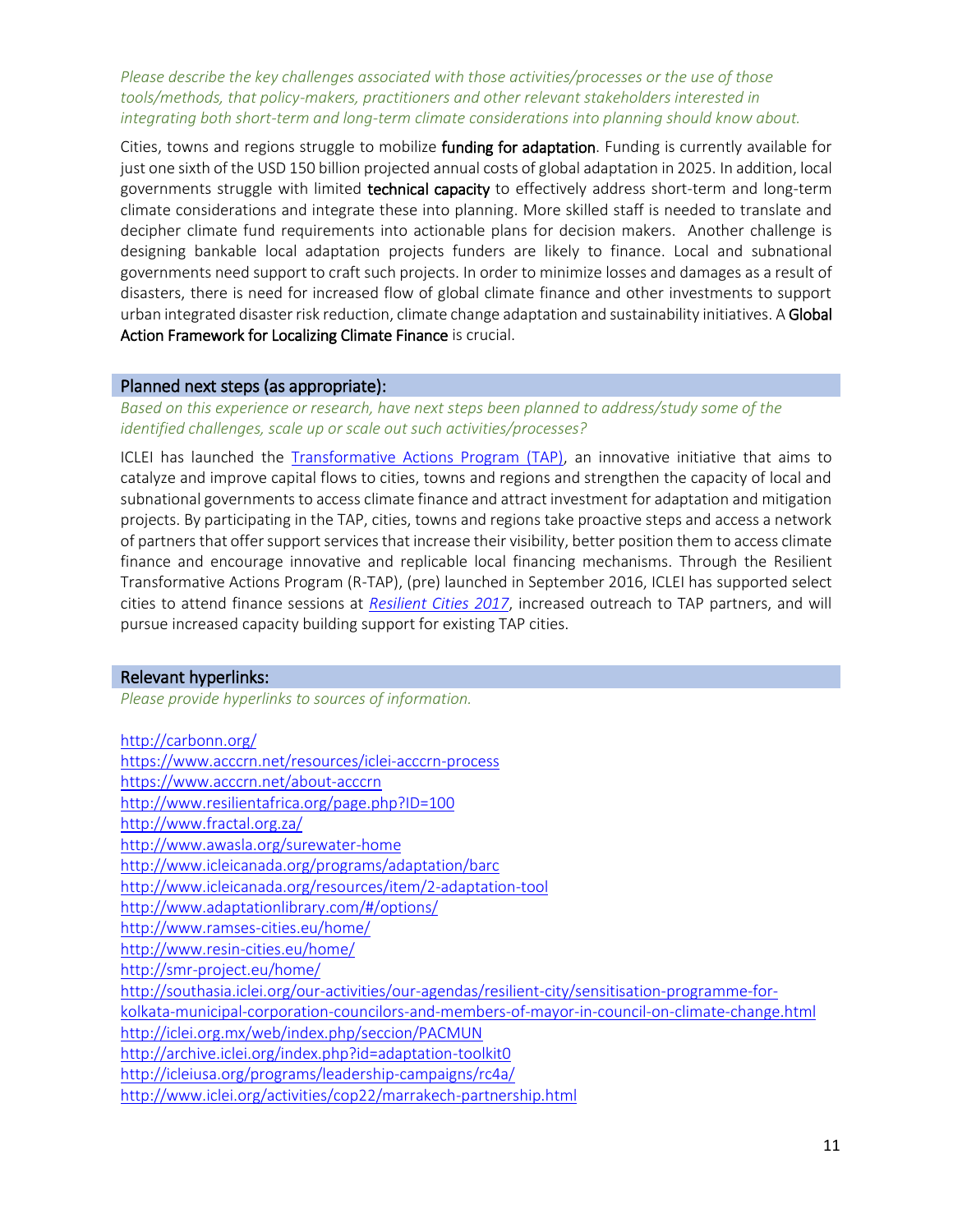http://www.iclei.org/fileadmin/PUBLICATIONS/Agendas/ResilientCity/2016 ICLEI BriefingSheet Urban [ResilienceInitiatives.pdf](http://www.iclei.org/fileadmin/PUBLICATIONS/Agendas/ResilientCity/2016_ICLEI_BriefingSheet_UrbanResilienceInitiatives.pdf) <http://www.unisdr.org/conferences/2017/globalplatform/en/programme/preparatory-days/view/835> <http://resilient-cities.iclei.org/resilient-cities-hub-site/congress-publications/> <http://tap-potential.org/> <http://resilientcities2017.iclei.org/> [https://www.uclg.org/sites/default/files/cop\\_22\\_marrakeck\\_roadmap\\_for\\_action.pdf](https://www.uclg.org/sites/default/files/cop_22_marrakeck_roadmap_for_action.pdf)

# 3. The role of national governments in supporting adaptation at the local level

# Description of relevant activities/processes or research:

*Please describe activities or processes that your entity took part in, or studied, and that illustrate the role of national government(s) in supporting adaptation at the local level.*

ICLEI has organized and contributed to various events with local and national representatives that discuss the role of national governments in supporting adaptation at the local level with practical examples and recommendations. These events include the Resilient Cities congresses, the UNFCCC COPs and Bonn Climate Conference, the UNISDR Global Platform (2017), Habitat III, and the UN General Assembly. ICLEI has shared the inputs and outcomes of these discussions with our network and through various communications channels to inform good practice on vertical integration for adaptation plans and policies.

ICLEI South Asia and ICLEI Southeast Asia, recently conducted [analysis of national and subnational](http://southasia.iclei.org/our-activities/our-agendas/resilient-city/analysis-of-national-and-subnational-disaster-loss-and-damage-databases-establishing-a-linkage-to-climate-change-impacts-to-strengthen-local-urban-resilience-plans.html)  [disaster Loss and Damage databases in 3 countries](http://southasia.iclei.org/our-activities/our-agendas/resilient-city/analysis-of-national-and-subnational-disaster-loss-and-damage-databases-establishing-a-linkage-to-climate-change-impacts-to-strengthen-local-urban-resilience-plans.html) (Sri Lanka, Cambodia, and Indonesia) with the aim to correlate these trends with city-level losses and damages in the context of observed climate impacts in the region. The initiative (2015 – 2016) was led by UNDP in partnership with ICLEI, UN ESCAP, UN-Habitat and ADB. The next step is developing a methodology for the "DRR-Climate Change" link and identifying potential interventions to reduce vulnerability in the urban areas of the region.

ICLEI Southeast Asia participated in updating the Philippines National Urban Development and Housing Framework 2016-2022 and the formulation of the National Climate Change Mitigation Framework Strategy, as well as the guidelines in formulating Local Climate Change Action Plans. The regional office has also applied the ACCCRN process to assess vulnerabilities of local governments.

# Description of relevant national-level policies, programmes or projects:

*Please describe relevant policies, programmes, projects (or other relevant initiatives) implemented by national government(s) to support adaptation action at the local level. Information on the implementing partners and financial mechanisms established would be particularly helpful.* 

[Social Implementation Program on Climate Change Adaptation Technology \(SI-CAT\)](https://si-cat.jp/en/staticpages/index.php/about) (2015-2017) is a large scale national research program in Japan aimed at developing tools and methodologies to support local governments in designing and implementing their climate change adaptation action plans. SI-CAT is funded by the Ministry of the Education, Culture, Sports, Science and Technology of Japan. ICLEI's Japan Office (JO) contributes to SI-CAT by reaching out to select model Japanese municipalities and introducing them to urban resilience and adaptation programs/projects from Europe (2015) and North America (2016) in order to promote knowledge exchange and accelerate climate resilience action at the local scale.

Funded by the Japan Fund for Global Environment, "*[The Community Actions and City-to-city Cooperation](http://japan.iclei.org/en/program/program-b/program-b-2.html)  [on Climate Change in the Philippines](http://japan.iclei.org/en/program/program-b/program-b-2.html)*" project (2013 – 2015) engaged representatives actively participating in climate change issues at the local level in Japan and in the Philippines and supported local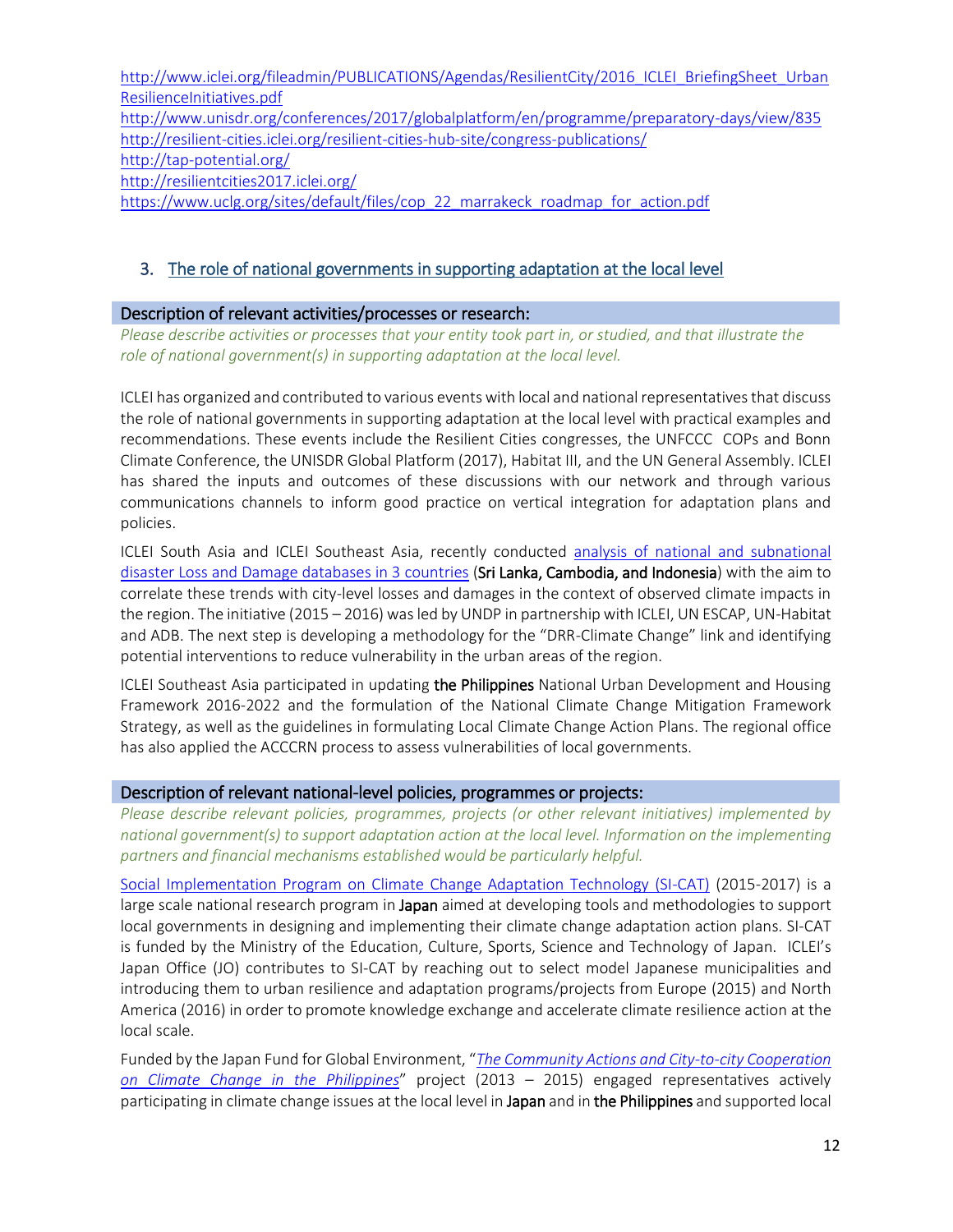and autonomous actions at a community in Tubigon, Philippines by providing training on the causes of climate change and the possible measures for mitigation and adaptation.

In the United States, th[e Resilience Dialogues](http://resiliencedialogues.org/) (2016 – ongoing) is a public-private collaboration of Federal agencies, regional networks, and the private sector which aims to connect local communities to scientific federal resources such as the Partnership for Resilience & Preparedness, th[e Climate Data Initiative,](http://www.prepdata.org/) the [Climate Resilience Toolkit,](https://toolkit.climate.gov/) and the [National Climate Assessment.](http://nca2014.globalchange.gov/) Through a series of facilitated online dialogues, subject matter experts and communities around the country work together to take steps toward resilience.

In Mexico, the Climate Action Plan for Municipalities Program (PACMUN - Plan de Acción Climática [Municipal\)](http://climateinitiativesplatform.org/index.php/PACMUN_project) helped build effective synergies between local and national stakeholders to encourage a public policy framework on climate change mitigation and adaptation actions. PACMUN was launched by ICLEI with the technical support of the National Insitute of Ecology and Climate Change (INECC) and financed by the British Embassy in Mexico for the period 2011-2015. During this time, a "*Guide for the Elaboration of a Plan for Municipal Climate Action*" was developed in the participating municipalities. In the first phase of the project (2012) more than 30 pilot municipalities were assisted, in the second phase 2013-2015 it was 250 municipalities, covering a bit more than 10% of all municipalities of the country. ICLEI Mexico helped build the capacities of city officials and decision makers to develop policies through a better understanding of the causes and effects of climate change at the community level.

In Australia, a special [Local Government Climate Change Adaptation Toolkit](http://archive.iclei.org/index.php?id=adaptation-toolkit0) was developed with funding from the Australian Government Department of Climate Change and has been piloted with five local Councils from around Australia (since 2008).

Recognizing the need in responding to negative impacts of climate change, the Government of Indonesia has developed the National Action Plan for Climate Change Adaptation (RAN-API), identifying actions for adaptation of priority sectors in the short-term (2013-2014) whilst also mainstreaming adaptation in the Mid-term Strategic Plan 2015-2019. The RAN-API targets: i) developing economic resilience, especially for the vulnerable; ii) developing climate resilient livelihoods, iii) maintaining sustainability of ecosystem services and; iv) strengthening infrastructure. A mechanism for monitoring, evaluation, reporting and reviewing is also being established, strengthening the implementation of the RAN-API.

The Mid-term Strategic Plan 2015-2019 also mentioned that one of the national policies directions and strategies to achieve targets in addressing climate change is **to encourage local governments** to develop adaptation action plans based on the documents and vulnerability assessment of the region. There are 15 priority areas identified by the national government for pilot projects to improve resilience towards the impact of climate change. Those areas are: 1) Bali province; 2) Semarang city; 3) Pekalongan city; 4) West Java Province; 5) Blitar city; 6) Bandar Lampung city; 7) East Java province; 8) Malang Regency; 9) Batu city; 10) Malang city; 11) West Nusa Tenggara; 12) Lomvok Island; 13) Tarakan city; 14) South Sumatera Province; 15) North Sumatera Province.

Additionally, there is the PROKLIM program [\(http://proklim.menlh.go.id\)](http://proklim.menlh.go.id/) which is an action program to strengthen adaptation and mitigation of climate change at the local level (village area) to improve the understanding of climate change and to increase community resilience to the impact of climate change. In addition, this program was also designed to encourage active participation of all stakeholders, and to increase community resilience to the impacts of climate change and its contribution to reduction of GHG emissions.

In the area of land and forest fire prevention, some activities have been carried out, such as the establishment of Land and Forest Fire Care Community (MPA) which expectedly to be able to prevent, suppress and control the areas of land and forest fire. The other activities are development of Early Detection Management System Application of forest fire through a web-based system named SIPONGI [\(http://sipongi.menlhk.go.id\)](http://sipongi.menlhk.go.id/) and the establishment of Post-Post Alert/Emergency Haze/Smoke in several provinces in Indonesia.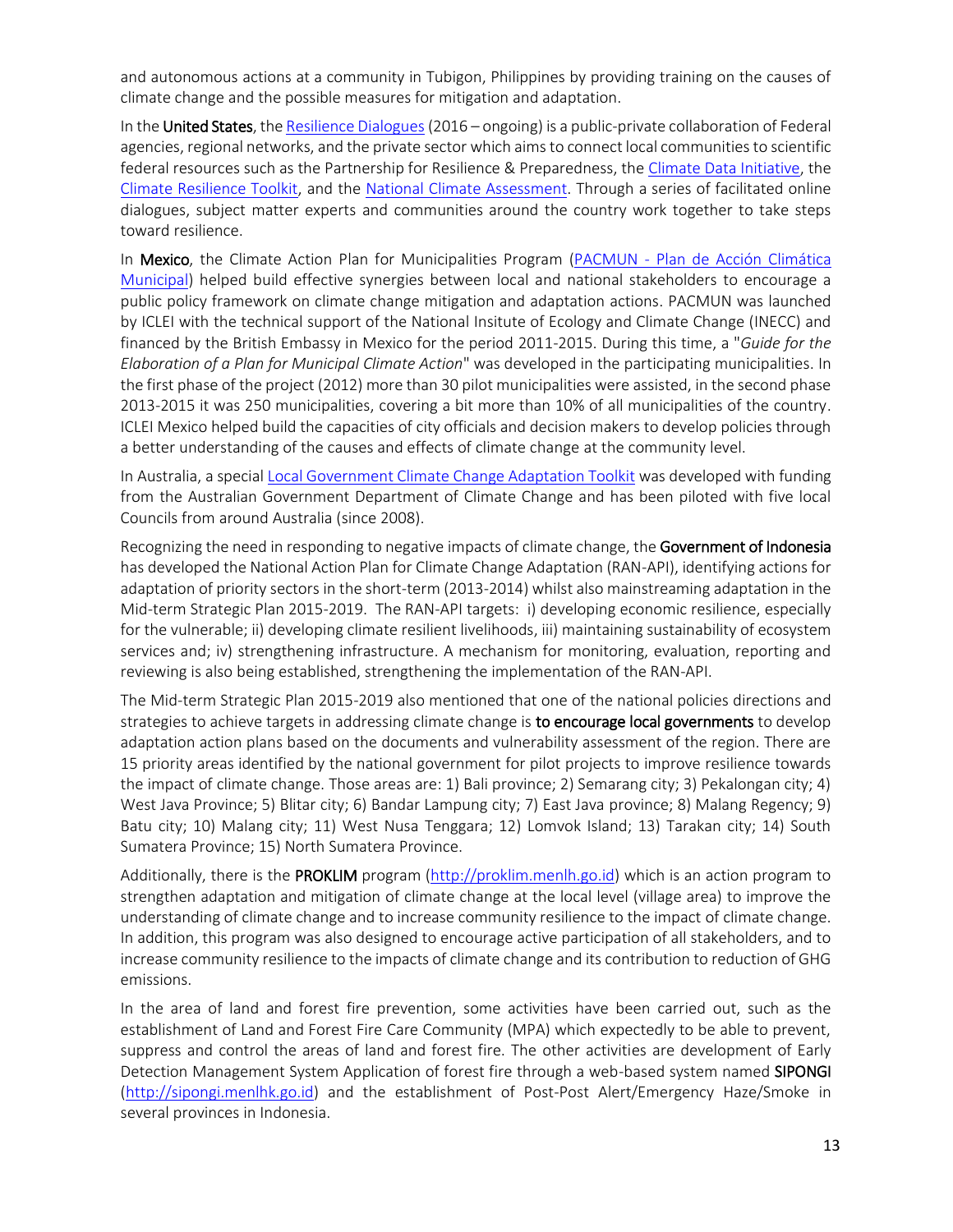In the Philippines a series of relevant national-level policies, programs and projects have taken place:

## $\circ$  The Philippine Climate Change Act of 2009 and National Framework Strategy on Climate Change 2010-2022

In 2009, the Philippine Climate Change Act was enacted by the Philippine Congress. It created a Climate Change Commission tasked with formulating, implementing and monitoring plans to better prepare for and respond to climate change impacts. Subsequently, the National Framework Strategy on Climate Change 2010-2022 (NFSCC) was approved—paving the way for the formulation of the National Climate Change Adaptation Plan (NCCAP) and Local Climate Change Adaptation Plans (LCCAPs).

# o The National Climate Change Adaptation Plan (NCCAP)

The NCCAP prioritizes food security, water sufficiency, ecological and environmental stability, human security, climate-smart industries and services, sustainable energy, and knowledge and capacity development as the strategic direction for 2011 to 2028. Under the human security agenda, the three immediate targets are:

- 1. Climate change adaptation and disaster risk reduction implemented in all sectors at the national and local levels;
- 2. Health and social protection delivery systems are responsive to climate change risks;
- 3. CC–adaptive human settlements and services developed, promoted and adopted.

#### o Comprehensive Development Plan (CDP) and Comprehensive Land Use Plan (CLUP)

In line with the NCCAP and the NFSCC, the National Government, through the Department of Interior and Local Government (DILG) and the Housing and Land Use Regulatory Board (HLURB), works with local governments in formulating and implementing the Comprehensive Development Plan (CDP) and Comprehensive Land Use Plan (CLUP). These plans are the main tools local government units (LGU) employ to shape their cities'/municipalities' urban development. Amid the country's growing population, emerging new demands on land, rapidly expanding cities, and increasing threats from climate change, never have the tasks of preparing and implementing the CDPs and CLUPs been more pivotal to sustainable urban development [Habitat III: The Philippine National Report, 2016]. Below is the timeline of how the urban planning system in the Philippines has evolved to guide the sustainable development of the country in the face of climate change:

In 2013, HLURB revised the CLUP guidelines further to mainstream climate change adaptation and disaster risk reduction and the growing demand for the integration of planning for critical resources, such as upland, coastal, biodiversity areas, heritage, ancestral domains, and urban greening.

In 2014, HLURB approved and issued the "*The Supplemental Guidelines on Mainstreaming Climate Change and Disaster Risk in the Comprehensive Land Use Plans*." These guidelines were hailed by the Philippine Climate Change Commission as the first planning document of its kind in Southeast Asia that paved the way for integrating appropriate Climate Change Adaptation interventions into the CLUPs through the Climate Disaster Risk Assessment tool.

A Joint Memorandum Circular by the DILG and HLURB (JMC-001 S. 2009) was issued to harmonize the preparation of the CDP and the CLUP by local governments. This highlighted the points of convergence of strategies for spatial and multi-sectoral planning. The policy also delineated the institutional mandate and roles of DILG and HLURB in the provision of technical assistance to the LGUs, and in the issuance of guidelines in the preparation of their local development and land use plans [Habitat III: The Philippine National Report, 2016].

#### o Local Climate Change Action Plan (LCCAP)

Local governments also need to develop their LCCAPs as frontline agencies in the formulation, planning and implementation of climate change action plans in their respective areas [Climate Change Act of 2009]. The LCCAP of LGUs is science and risk-based, as its formulation will consider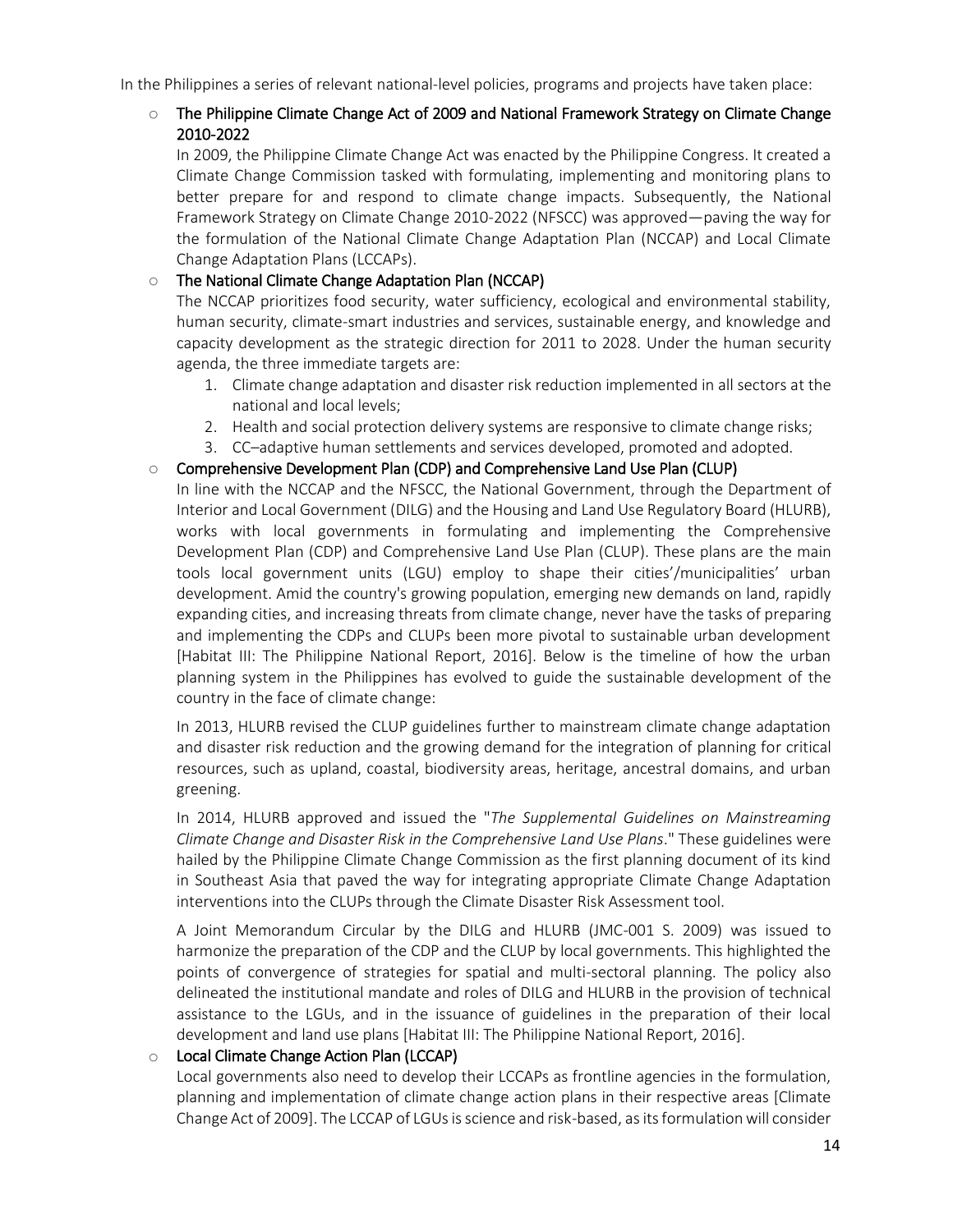the assessment of climate change impacts on the most vulnerable communities, areas, the ecosystems and other resources within their territories. The process must be participatory and consultative to ensure ownership and cooperation of the constituents in its implementation [LGU Guidebook in LCCAP formulation, 2014]. The results of the LCCAP can be mainstreamed into the other mandated plans of LGUs like the CDP and CLUP therefore adding climate change considerations into their local planning and development.

#### Description of relevant tools/methods:

*Please describe specific tools and/or methods that have been developed and/or used by national government(s) to support adaptation at the local level.*

In Indonesia, there are 3 instruments that are in use to support the national agenda (with implications for the local level) on climate change:

• SIDIK

Most areas in Indonesia are vulnerable to climate change; therefore there is a need to have easily accessible information on vulnerability levels in a certain areas or development sectors. The Vulnerability Index Data and Information System (SIDIK) was developed to fulfil this need and it can be used to monitor the effectiveness of development policy to changes in the level of vulnerability, as well as understanding the relative position of one region vis-à-vis other areas [\(http://adaptasi.menlh.go.id\)](http://adaptasi.menlh.go.id/)

• SIGN Mart

Indonesia acknowledges the importance of regularly updated national GHG inventory as a basis of climate change policy development and as fulfilment of its commitment to the UNFCCC. In order to implement a transparent, accurate, complete, comparable and consistent GHG inventory, Indonesia developed SIGN SMART, a web-based application to conduct GHG inventory in a simple, easy, accurate, brief and transparent way;

#### • Climate Data Supply

Under the responsibility of the Indonesian Agency for Meteorology, Climatology and Geophysics (BMKG), this is a mechanism of periodic provision and updating of climate data for the formulation of hazard levels of climate change impacts and their projections.

In the Philippines the Climate Disaster Risk Assessment (CDRA) is the main tool developed to support adaptation at the local level. The CDRA is a decision-making tool critical for risk prevention and reduction. It helps local governments formulate climate and disaster risksensitive CLUPs and zoning ordinances that would guide the allocation and regulation of land use so that exposure and vulnerability of population, infrastructure, economic activities and the environment to natural hazards and climate change can be minimized or even prevented. Understanding the potential risks and vulnerabilities of their localities have allowed LGU decision-makers and other stakeholders to make more informed, meaningful decisions about their local goals, strategies, and land use policy formulation and development.

The resulting improvements in land use planning and zoning processes will strengthen the ability of local governments to achieve their sustainable development objectives given the challenges posed by climate change and natural hazards.

#### Key outcomes of the action undertaken:

*Please provide information regarding the outcomes of the actions described above, and do not hesitate to add qualitative assessment and/or quantitative data to substantiate the information.*

Key outcomes from Indonesia: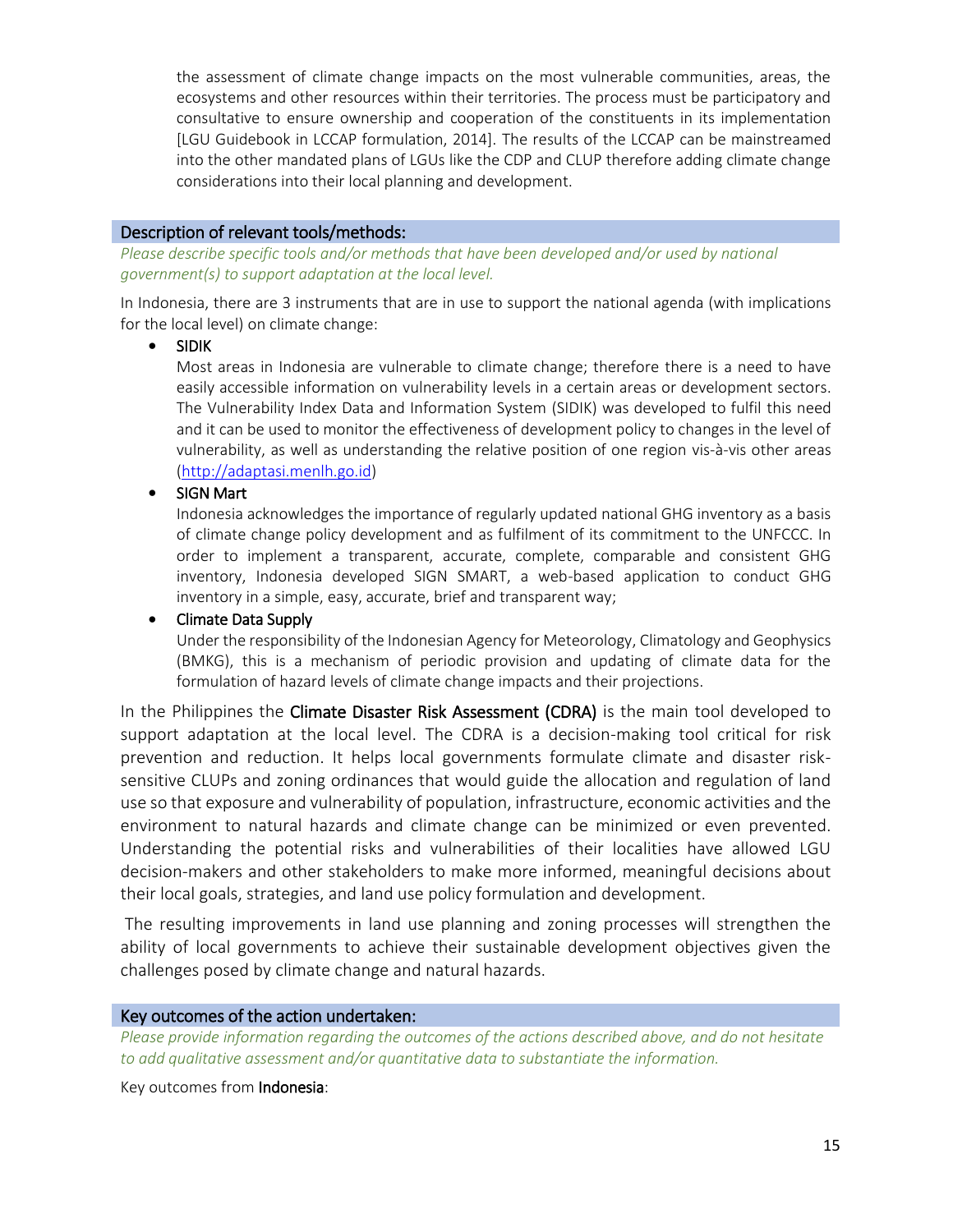- Local governments are capacitated and encouraged to conduct analysis of their vulnerability toward the impact of climate change and formulate an action plan to improve their resilience;
- Local governments could mainstream the issue of climate change and integrate their necessary adaptation actions plan into their developmental planning and budgeting;
- Local governments could enhance engagement with all stakeholders, including the community in climate change adaptation efforts, by raising their awareness to the devastated impact of climate change.

Similarly to Indonesia, in the Philippines the various national plans and policies and their accompanying tools and guidelines have empowered local governments to take charge of incorporating climate change measures into their local planning and development.

#### Description of lessons learned and good practices identified:

*Please consider the following points when describing lessons learned and good practices: (a) effectiveness/impacts of the activities/processes, national-level policies, programmes or projects (including measurability of the impacts), (b) efficiency in the use of resources, (c) replicability (e.g. in different locations, at different scales), (d) sustainability (i.e. meeting the current economic, social and environmental needs without compromising the ability to address future needs).*

Key developments in the "post-2015" field of urban resilience: Researchers are responding to calls for more accessible, digestible climate research with new knowledge-sharing platforms, networks, and funded exchange opportunities that offer centralized, but diverse information for various contexts; Good practice for resilient urban food and water management systems continues to emphasize coordinated city-region partnerships and a mix of "hard" and "soft" interventions; Participatory and gender-sensitive governance approaches are progressively bringing disadvantaged voices into the climate-resilient development debate.

However, further work is needed to shift mindsets and enable **truly inclusive resilience planning**. Finally, efforts to create an enabling environment for investment and more direct access to financing at the local level must be urgently expanded in order to close the adaptation finance gap. Addressing the local governance and capacity gaps identified in the areas above will be needed to achieve the ambitions of the post-2015 global frameworks, including the Paris Agreement and the SDGs. In parallel, multi-level cooperation is needed to enact the broader political and financial reforms necessary for more equitable and climate resilient urban development.

Specific recommendations for national governments regarding finance have already been captured in the [Marrakech Roadmap for Action,](https://www.uclg.org/sites/default/files/cop_22_marrakeck_roadmap_for_action.pdf) an outcome of the COP22 Climate Summit for Local and Regional Leaders.

For example, key lessons reported from **Indonesia** were:

- To mainstream climate change adaptation at the local level, a holistic approach is needed and this can't be separated from national policies and instruments;
- In order to strengthen synergy and coordination of climate change adaptation programs there needs to be continuously built vertical integration between central and local government, as well as horizontal integration by involving all relevant sectors / parties at the local level. This vertical and horizontal integration also supports efficiency in the use of resources, including the budget;
- Efforts to reduce the risks of climate change are shared responsibilities requiring the support and active participation of all parties, including governments, scientists, academics, nongovernmental organizations, the business community and the general public;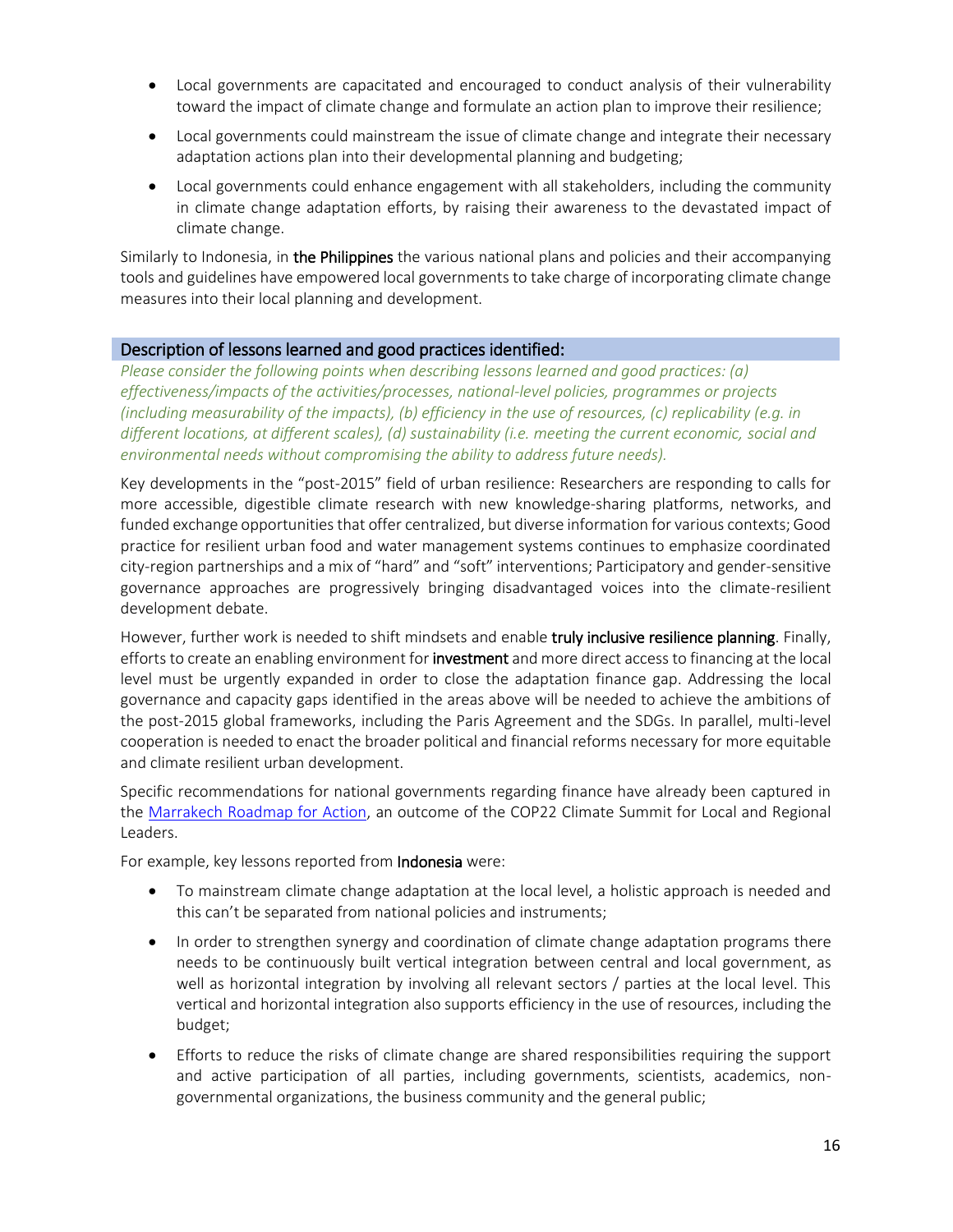• Social capital is important! Social capital will be able to anticipate the uncertainty of the magnitude of the impact and consequences of the planned adaptation options.

Utilizing reliable climate change tools and guidelines that are in-line with the national plans and policies is imperative! This was the key lesson from the Philippines. Tools like the CDRA which provides a step-by-step process makes understanding climate change impacts easier as well as formulating and prioritizing appropriate adaptation measures. The tool can also be modified and altered to better suit the different levels of capacity of local governments and can be scaled down to the community level. Once the local government has understood the process, they can easily replicate this and continue updating their knowledge base for future reiterations.

# Description of key challenges identified:

#### *Please describe the key challenges associated with those actions, that policy-makers, practitioners and other relevant stakeholders working either at the national or at the local level should know about.*

It is important to include key resilience partners, such as the private sector, the insurance industry, realtors and the tourism industry in discussing ways to achieve urban resilience. The "business as usual" approach is not enough anymore, as evidenced by the annual increase of economic losses from natural disasters (USD 175 billion in 2016 according to [Swiss RE's sig](http://institute.swissre.com/research/overview/sigma/2_2017.html)ma records). It is therefore paramount to bring relevant urban resilience partners and aspects, such as resilient transportation, health, and land degradation and others to form a comprehensive resilience discourse and help cities, towns and regions achieve resilience.

Lack of knowledge and capacity of local government staff on issues of climate change, as well as the use of scientific data enhances the vulnerability of urban systems. In addition, climate change is not always a priority agenda in local governments due to lack of understanding on this issue and lack of budget to address it. Finally, it is important to acknowledge that not all countries have an official or a funded mandate for local governments to develop climate change adaptation action plans. Those cities, towns, and regions that started steps to develop adaptation strategies, are doing it to promote and accelerate climate leadership.

National and local institutions responsible for adaptation policies often exist and operate in parallel, undermining the effectiveness of both. There is a need to better link and coordinate plans, policies, and actions related to adaptation (e.g. river basin flood risk management) at all levels of government.

#### Planned next steps (as appropriate):

*Based on this experience or research, have next steps been planned to address/study some of the identified challenges, scale up or scale out such actions.*

As part of the Resilient City Agenda, ICLEI recently conducted a preliminary baseline review of adaptation actions reported to the carbonn [Climate Registry](http://carbonn.org/) (cCR) in relation to Sustainable Development Goal 11b, the Sendai Framework for Disaster Risk Reduction, and the Paris Agreement. The [ICLEI Discussion Paper](http://www.iclei.org/fileadmin/PUBLICATIONS/Agendas/ResilientCity/BaselineReport_First_Assessment_May2017.pdf) was made available at the *Resilient Cities 2017* congress and informed ICLEI's discussions on adaptation at various international forums throughout the year. As a next step, ICLEI's Resilient City Agenda will complete a more thorough analysis of this adaptation information, including data captured through the new [Climate Risk and Adaptation Framework and Taxonomy questionnaire](https://www.arup.com/projects/climate-risk-and-adaption-framework-and-taxonomyproject) (CRAFT). This questionnaire was developed by C40 in cooperation with ICLEI for the Compact of Mayors initiative (now the Global Covenant of Mayors on Climate and Energy). It was integrated into the cCR and CDP platforms in 2016, with the first round of annual data coming available for analysis in 2017. Such an analysis would provide valuable information to local governments to guide best practice, and would inform discussions at the UNFCCC.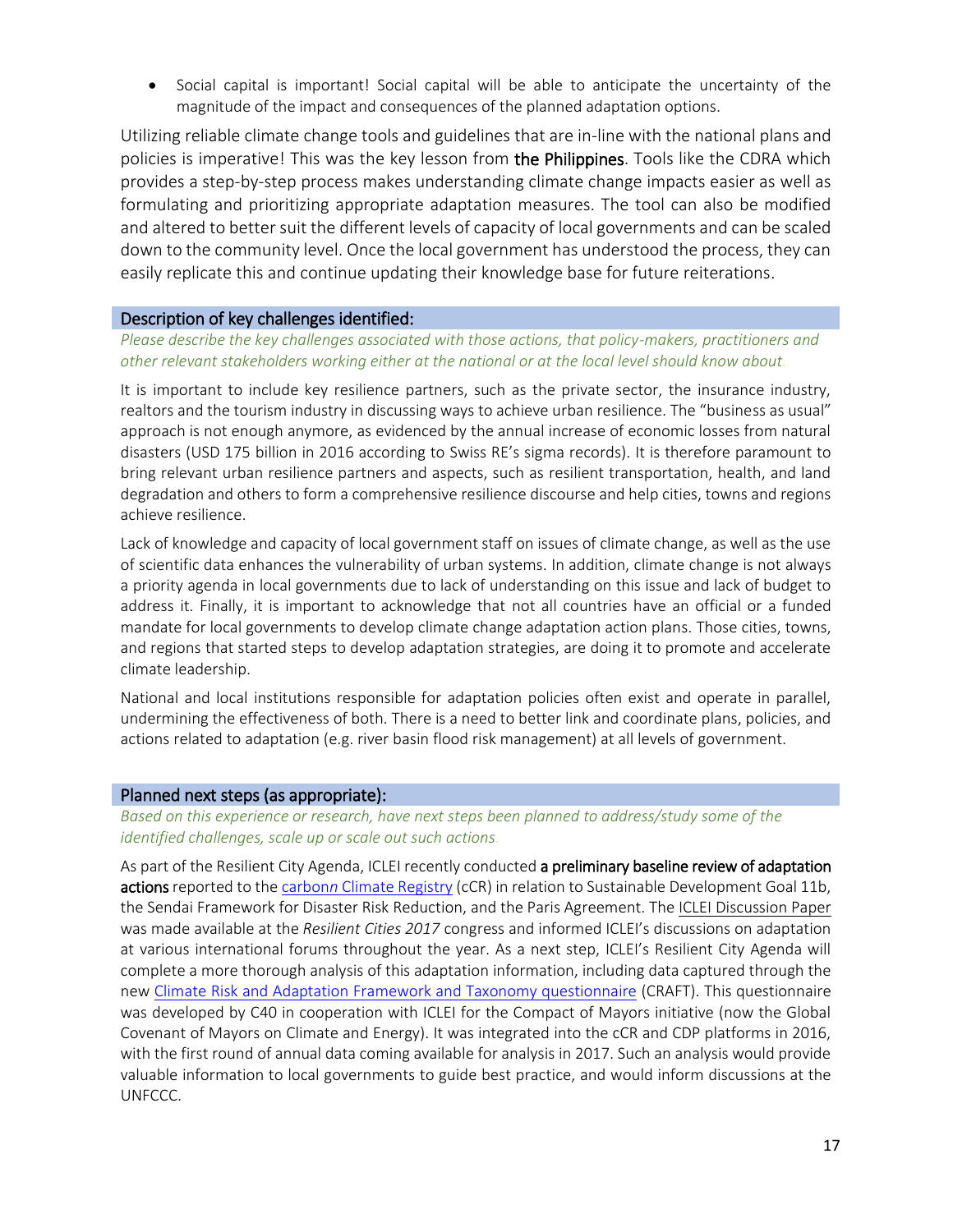Outcomes from programs and discussions in 2017 at the local and global level related to vertical integration will be presented at UNFCCC COP23.

At the national level, national governments across the globe are working together with civil society organizations and local governments to bridge the gap and capacitate local governments to take climate action on their own. National governments in the Philippines for example, are striving to harmonize and complement efforts with local governments in order to effectively respond to the increasing threat of climate change. This is achieved through various technical assistance activities and multi-stakeholder meetings hosted by the national government in recent years.

#### Relevant hyperlinks:

 $\overline{\phantom{a}}$ 

*Please provide hyperlinks to sources of information.*

[http://ditjenppi.menlhk.go.id](http://ditjenppi.menlhk.go.id/) [http://proklim.menlh.go.id](http://proklim.menlh.go.id/) [http://sipongi.menlhk.go.id](http://sipongi.menlhk.go.id/) [http://adaptasi.menlh.go.id](http://adaptasi.menlh.go.id/) [https://www.uclg.org/sites/default/files/cop\\_22\\_marrakeck\\_roadmap\\_for\\_action.pdf](https://www.uclg.org/sites/default/files/cop_22_marrakeck_roadmap_for_action.pdf) [https://lga.gov.ph/media/uploads/2/Publications%20PDF/Book/BOOK%201-](https://lga.gov.ph/media/uploads/2/Publications%20PDF/Book/BOOK%201-LGU%20Guidebook%20in%20LCCAP%20Formulation%20%20(Process).pdf) [LGU%20Guidebook%20in%20LCCAP%20Formulation%20%20\(Process\).pdf](https://lga.gov.ph/media/uploads/2/Publications%20PDF/Book/BOOK%201-LGU%20Guidebook%20in%20LCCAP%20Formulation%20%20(Process).pdf) [http://www.lawphil.net/statutes/repacts/ra2009/ra\\_9729\\_2009.html](http://www.lawphil.net/statutes/repacts/ra2009/ra_9729_2009.html) [http://www.hudcc.gov.ph/sites/default/files/styles/large/public/document/Habitat%20III%20-](http://www.hudcc.gov.ph/sites/default/files/styles/large/public/document/Habitat%20III%20-%20Philippine%20National%20Report.pdf) [%20Philippine%20National%20Report.pdf](http://www.hudcc.gov.ph/sites/default/files/styles/large/public/document/Habitat%20III%20-%20Philippine%20National%20Report.pdf) [http://www.neda.gov.ph/wp-content/uploads/2013/10/nfscc\\_sgd.pdf](http://www.neda.gov.ph/wp-content/uploads/2013/10/nfscc_sgd.pdf) <http://projectclimatetwinphoenix.com/wp-content/uploads/2015/06/Supplemental-Guidelines.pdf> <http://climate.emb.gov.ph/wp-content/uploads/2016/06/NCCAP-1.pdf>

# 4. Cross-cutting issues and linkages to the process to formulate and implement national adaptation plans (NAPs)<sup>5</sup>

#### Description of relevant activities/processes or research:

*Please describe activities or processes that your entity took part in, or studied, and that illustrate crosscutting issues and/or linkages to the process to formulate and implement NAPs.*

#### Description of relevant national-level policies, programmes or projects:

*Please describe relevant policies, programmes, projects (or other relevant initiatives) implemented by national government(s) that integrate local-level adaptation action into the process to formulate and implement NAPs. Information on the implementing partners and financial mechanisms established would be particularly helpful.*

An example: Thamrin School is a multi-stakeholder initiative that encourages critical thinking and progressive governance of natural resources, environment, and climate change that is fair, sustainable, and in favor of the public interest. Its main focus areas are political economy, economic transformation, business and climate change, and strategic communications. Also considered as a think tank group, Thamrin School is working with ICLEI Indonesia in terms of facilitating workshops on urban climate change issues as well as in advocating the INDC process.

#### Description of relevant national-level policies, programmes or projects:

<sup>&</sup>lt;sup>5</sup> For additional information on NAPs, see: <u>http://www4.unfccc.int/nap/Pages/Home.aspx</u>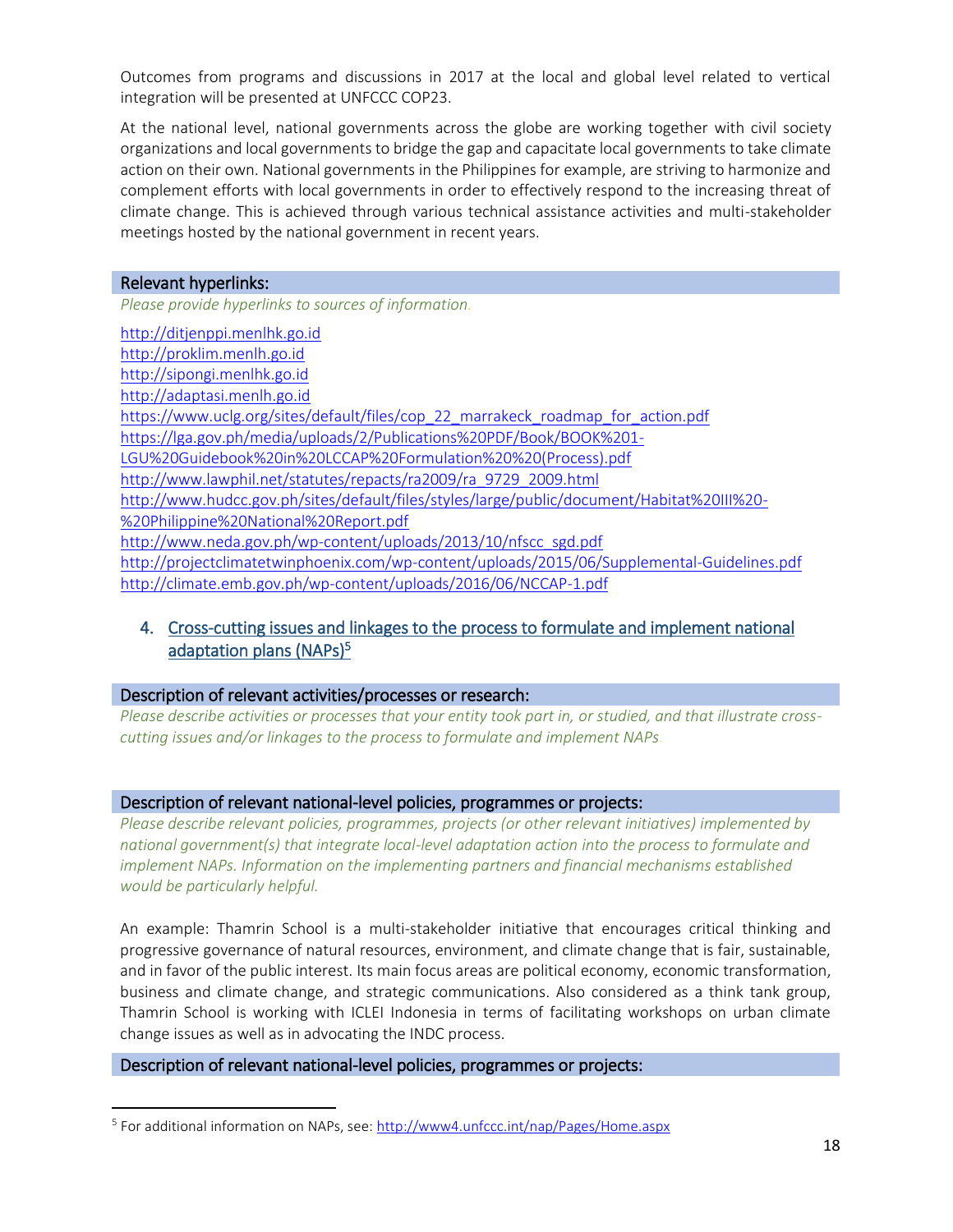*Please describe specific tools and/or methods that have been developed and/or used by national government(s) to address cross-cutting issues and/or foster linkages with the process to formulate and implement NAPs.*

#### Key outcomes of the action undertaken:

*Please provide information regarding the outcomes of the actions described above, and do not hesitate to add qualitative assessment and/or quantitative data to substantiate the information.*

#### Description of lessons learned and good practices identified:

*Please consider the following points when describing lessons learned and good practices: (a) effectiveness/impacts of the activities/processes, national-level policies, programmes or projects (including measurability of the impacts), (b) efficiency in the use of resources, (c) replicability (e.g. in different locations, at different scales), (d) sustainability (i.e. meeting the current economic, social and environmental needs without compromising the ability to address future needs).*

When assessing adaptation actions and plans reported to the carbon*n* Climate Registry (cCR), many are in line with national and global goals. A review conducted earlier this year of a sample of adaptation data reported to the cCR found that 74% of the 242 adaptation actions assessed and 100% of the 25 adaptation plans assessed were broadly in line with article 7 of the Paris Agreement. In addition, 76% of the actions and all but one of the plans were designed to contribute to national level goals (including but not limited to NDCs and NAPs). – *ICLEI (2017) [Tracking local progress on the post-2015 frameworks:](http://www.iclei.org/fileadmin/PUBLICATIONS/Agendas/ResilientCity/BaselineReport_First_Assessment_May2017.pdf)  [Making cities inclusive, sustainable, and resilient.](http://www.iclei.org/fileadmin/PUBLICATIONS/Agendas/ResilientCity/BaselineReport_First_Assessment_May2017.pdf)* Bonn: Germany

#### Description of key challenges identified:

*Please describe the key challenges associated with those actions, that policy-makers, practitioners and other relevant stakeholders working either at the national or at the local level should know about*

#### Planned next steps (as appropriate):

*Based on this experience or research, have next steps been planned to address/study some of the identified challenges, scale up or scale out such actions?*

#### Relevant hyperlinks:

*Please provide hyperlinks to sources of information.*

#### 5. City-to-city partnerships on climate change adaptation

#### Description of relevant activities/processes or research:

*Please describe activities or processes that your entity took part in, or studied, and that contributed to fostering city-to-city partnerships on climate change adaptation.*

ICLEI helps cities to enhance their resilience against urban risk, climate change impacts and other unforeseen events and economic shocks by connecting leaders from across the world through our urban resilience networks at the regional, national and international levels. ICLEI promotes city-to-city exchange on urban resilience and adaptation to climate change through our Global and Regional Platforms (annual Resilient Cities congress in Bonn, annual Resilient Cities Asia-Pacific Forum, annual Open European Day at Resilient Cities, biennial Local Climate Solutions for Africa Congress series ), our tailored programs and tools (offered by regional offices), as well as our networks, such as:

o [Asian Cities Climate Change Resilience Network \(ACCCRN\)](https://www.acccrn.net/)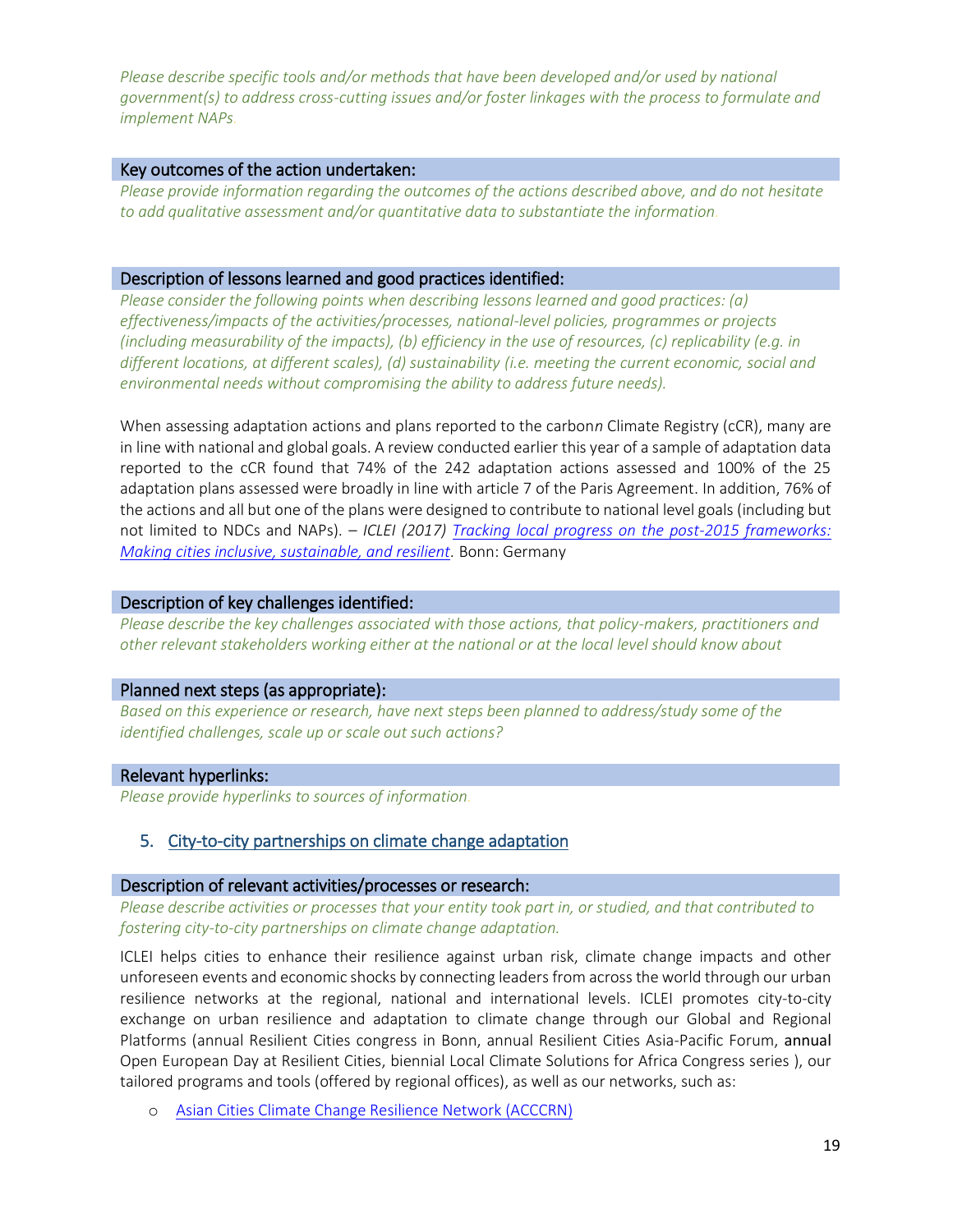- o [Making Cities Resilient: "My City is getting ready!"](http://www.unisdr.org/campaign/resilientcities/)
- o [Asia Pacific Adaptation Network](http://www.apan-gan.net/)
- o [Cities Alliance Joint Work Program on Resilient Cities](http://www.citiesalliance.org/JWP-ResilientCities)
- o [Medellin Collaboration on Urban Resilience](http://www.iclei.org/details/article/medellin-collaboration-for-urban-resilience-commits-to-supporting-4000-cities-and-2-billion-annual.html)
- o [Cities Climate Finance Leadership Alliance](http://www.citiesclimatefinance.org/)
- o [Resilient Communities for America campaign \(RC4A\)](http://icleiusa.org/programs/leadership-campaigns/rc4a/)

Most of ICLEI's adaptation programs include a city-to-city exchange component during the life of the program and/or as part of the program outcomes. More information is available at <http://www.iclei.org/activities/agendas/resilient-city.html>

In addition, ICLEI has been a partner to the [Durban Adaptation Charter \(DAC\)](http://www.durbanadaptationcharter.org/) which was first launched at the UNFCCC COP17 held in Durban in December 2011. The DAC outlines ten principles of adaptation best practice. The principles highlight the need for comprehensive and contextually appropriate adaptation in the world's cities, particularly those of the global South, and provide a clear mandate for local level adaptation action. It has since been signed by leaders from over 100 cities and developed into a platform to facilitate adaptation action at a local level.

#### Description of relevant tools/methods:

*Please describe specific tools and/or methods that have been developed and/or used to foster city-tocity partnerships on climate change adaptation.*

- o National, regional and international conferences with local government leaders and practitioners (see examples above)
- o City partnerships / twinning programs including regular exchanges and site visits
- o Thematic subnetworks of cities exchanging knowledge on particular issues (e.g. CITYFOOD Network) in person and online
- o On the ground facilitated workshops and trainings
- o "Hub and Spoke" models where more advanced cities (model or pilot cities) share lessons learned with satellite cities in an earlier phase of planning (e.g. Durban Adaptation Charter, ICLEI-ACCCRN activities)
- o Webinars, websites, and online information sharing platforms (e.g. ICLEI Canada BARC program, solutionsgateway.org)
- o Reporting platforms (e.g. carbon*n* Climate Registry)
- o Advocacy campaigns and commitments (Durban Adaptation Charter, Resilient Cities for America, Mayors Adaptation Forum)

# Key outcomes of the action undertaken:

*Please provide information regarding the outcomes of the actions described above, and do not hesitate to add qualitative assessment and/or quantitative data to substantiate the information.*

As an indication, through our network and activities ICLEI has:

- o helped 21 Canadian cities construct adaptation plans with the guidance of the BARC Program since its creation in 2008.
- o strengthened the capacity of over 50 rapidly urbanizing cities, with partners of the Asian Cities Climate Change Resilience Network (ACCCRN), in Bangladesh, India, Indonesia, the Philippines, Thailand and Vietnam to survive, adapt and transform in the face of climate-related stress and shocks.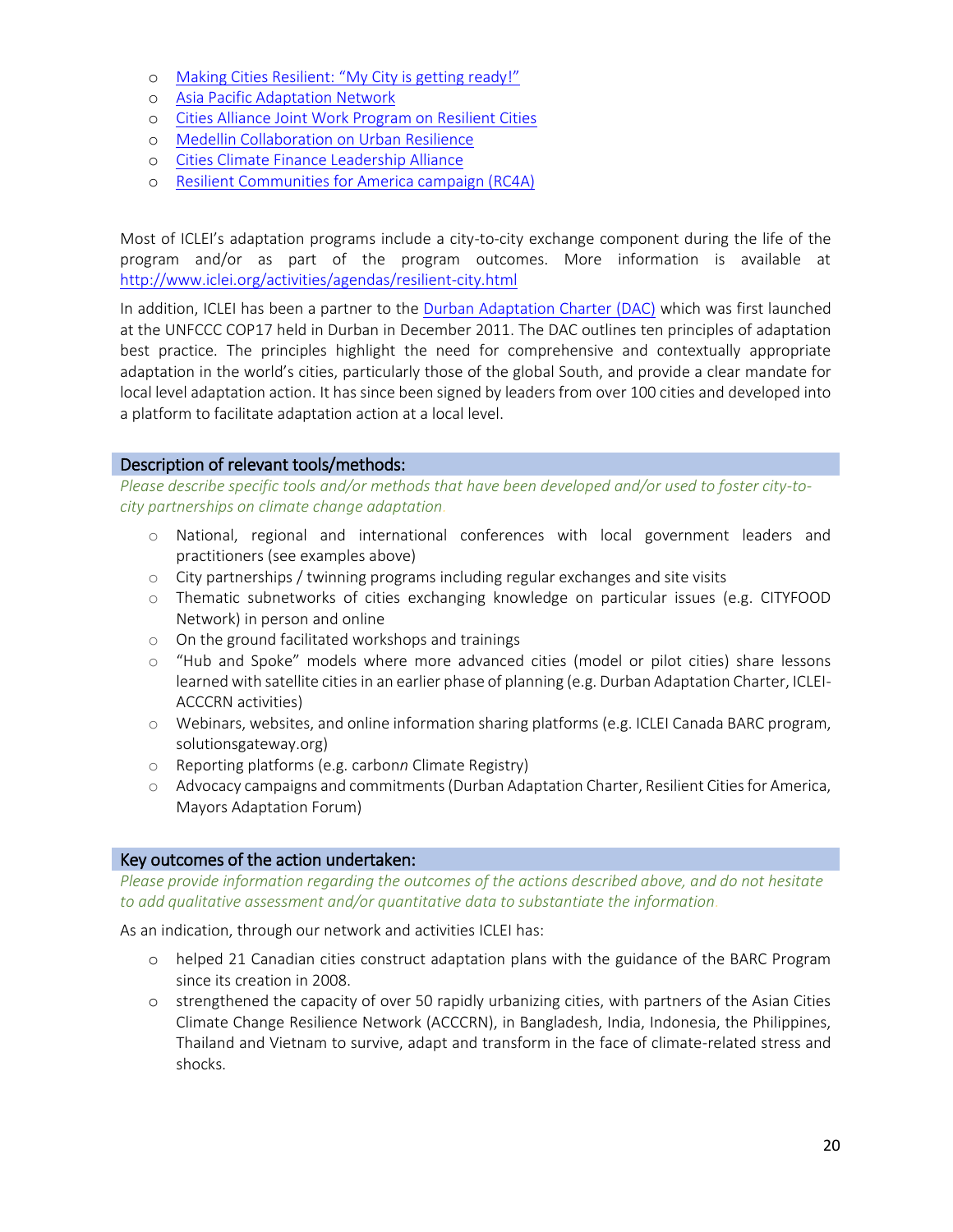- o enrolled over 250 Mexican municipalities in the PACMUN program to develop municipal Climate Action Plans through PACMUN. This means that over 10% of Mexican municipalities are developing climate change mitigation & adaptation plans.
- o gathered together over 3,400 participants including over 800 representativesfrom 200 different local governments since 2010 to the annual Resilient Cities Congress in Bonn, Germany. The multiplier effect of this participation has been immense.
- o mobilized action for adaptation with the Resilient Cities for American Campaign, which resulted in 221 American mayors and county leaders signing the [Resilient Communities for America](http://icleiusa.org/programs/leadership-campaigns/rc4a/) Agreement.
- o developed locally relevant climate adaptation solutions in 11 African cities through projects affiliated with the Resilient Africa online decision report tool.
- o provided rapid disaster risk reduction planning and support to vulnerable cities and towns in the Pacific Islands.

#### Description of lessons learned and good practices identified:

*Please consider the following points when describing lessons learned and good practices: (a) effectiveness/impacts of the activities/processes (including measurability of the impacts), (b) efficiency in the use of resources, (c) replicability (e.g. in different locations, at different scales), (d) sustainability (i.e. meeting the current economic, social and environmental needs without compromising the ability to address future needs).*

City to city partnerships are a highly valuable, practical way for cities to improve their knowledge and understanding of climate risks and adaptation methods. Learning from each other – including successes and failures - allows cities to accelerate the pace of innovation and implementation in their adaptation plans. City partnerships can also provide a motivating factor for cities to initiate and continue adaptation efforts. Direct, regular, in-person exchanges are most effective for keeping city partnerships going. Support from partners or city networks to fund and/or facilitate these exchanges in-person and through digital platforms is also effective.

#### Description of key challenges identified:

*Please describe the key challenges associated with those actions, that policy-makers, practitioners and other relevant stakeholders should know about.*

Resources and support for ongoing exchanges. Local "champions" are often needed to carry these partnerships forward across projects and administrations.

#### Planned next steps (as appropriate):

*Based on this experience or research, have next steps been planned to address/study some of the identified challenges, scale up or scale out such actions?*

As a local government network, ICLEI will continue to embed city to city partnerships in all of our activities and services.

#### Relevant hyperlinks:

*Please provide hyperlinks to sources of information.*

<http://www.iclei.org/activities/agendas/resilient-city.html>

<https://www.acccrn.net/>

<http://www.unisdr.org/campaign/resilientcities/>

<http://www.apan-gan.net/>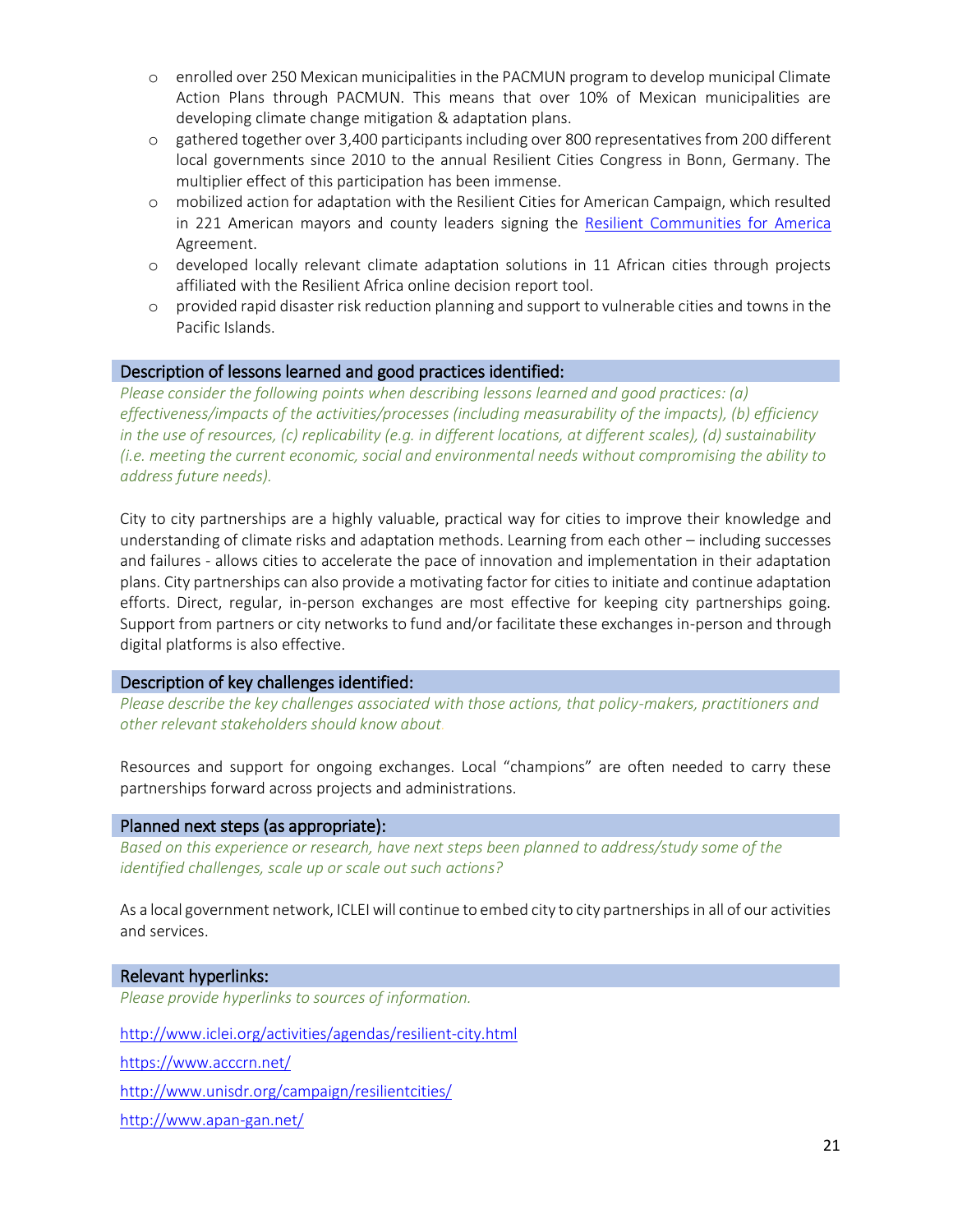<http://www.citiesalliance.org/JWP-ResilientCities>

[http://www.iclei.org/details/article/medellin-collaboration-for-urban-resilience-commits-to](http://www.iclei.org/details/article/medellin-collaboration-for-urban-resilience-commits-to-supporting-4000-cities-and-2-billion-annual.html)[supporting-4000-cities-and-2-billion-annual.html](http://www.iclei.org/details/article/medellin-collaboration-for-urban-resilience-commits-to-supporting-4000-cities-and-2-billion-annual.html) <http://www.citiesclimatefinance.org/>

<http://icleiusa.org/programs/leadership-campaigns/rc4a/>

<http://www.durbanadaptationcharter.org/>

<http://icleiusa.org/programs/leadership-campaigns/rc4a/>

# Further information:

Please do not hesitate to submit more detailed information on case study(ies), tool(s)/method(s) and/or other relevant knowledge resource(s) that are relevant to adaptation in human settlements. The latter will be shared through th[e Adaptation Knowledge Portal:](http://www4.unfccc.int/sites/NWP/Pages/Home.aspx)

- o [Case study\(ies\)](http://www4.unfccc.int/sites/NWP/Pages/SubmitCaseStudy.aspx)
- o [Tool\(s\)/method\(s\)](http://www4.unfccc.int/sites/NWP/Pages/SubmitToolMethod.aspx)
- o [Other knowledge resource\(s\)](http://www4.unfccc.int/sites/NWP/Pages/SubmitKnowledgeResource.aspx) (online portals, policy briefs, training material, multimedia material, technical reports and scientific publications)

#### Important tools and resources:

**Climate Registr** 



The carbon*n*® Climate Registry (cCR) is a free global reporting platform for climate action by local and subnational governments – cities, towns, states, provinces and regions. It has been designed to support and facilitate structured reporting on climate change mitigation and adaptation[. http://carbonn.org/](http://carbonn.org/)

The ResilienceTools website is a platform maintained by the partners of the Medellin Collaboration on Urban Resilience (MCUR) and presents a wide range of tools, case studies, and resources from global organizations working in over 2,000 local governments. <http://resiliencetools.org/>

Knowledge resources